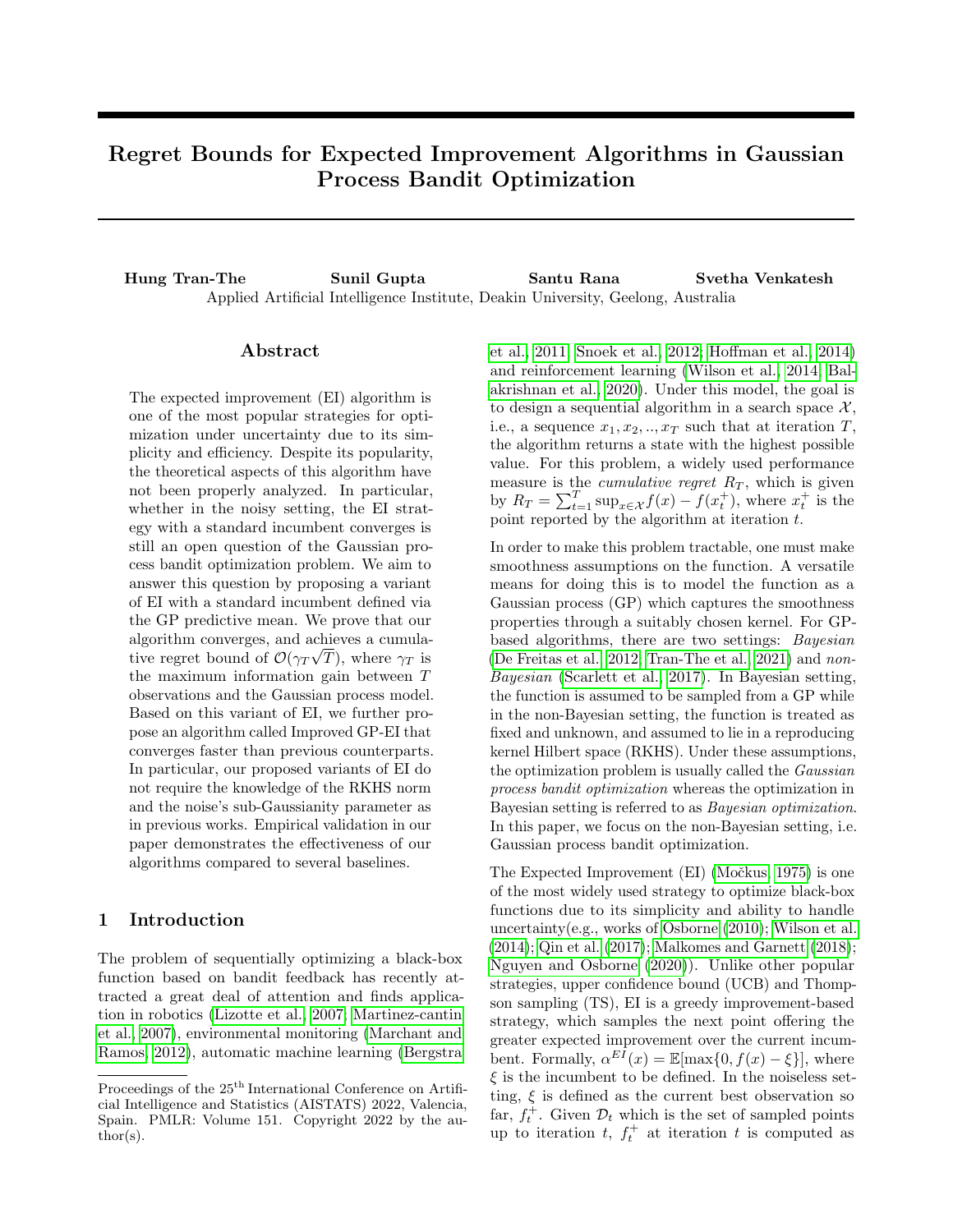$f_t^+ = \max_{1 \le i \le t} f(x_i)$ . However, in the noisy setting, such a choice is not clear due to the noise. As an alternative,  $\xi$  is typically defined as either the current best value of the GP predictive mean, formally  $\xi = \mu_t^+$ which is computed as  $\mu_t^+ = \max_{1 \leq i \leq t} \mu_t(x_i)$ , or the current best observation value (containing the noise), formally  $\xi = y_t^+$ . Although these incumbents can be easily computed, they make the theoretical analysis harder.

A key challenge of analyzing EI-based algorithms comes from its improvement function involving nonlinear, nonconvex term unlike UCB and TS. This causes the difficulty of the analysis of EI. In the noisy setting, another challenge comes from the fact that the incumbents such as  $\xi = \mu_t^+$  or  $\xi = y_t^+$  do not have monotonicity property like the function  $f_t^+$   $(f_{t+1}^+ \geq f_t^+)$ . This is one of crucial properties to reach the convergence in the noise-free setting [\(Bull, 2011\)](#page-8-4). These reasons explain why convergence properties of GP-EI are not been well studied especially in the noisy setting.

[Wang and de Freitas \(2014\)](#page-10-2) studied GP-EI when the lower and upper bounds of hyper-parameters of GP are known. However, to guarantee the convergence, their non-peer reviewed work uses an alternative choice of the incumbent as the maximum of the GP predictive mean  $\xi = \max_{x \in \mathcal{X}} \mu_t(x)$ . As a result, their GP-EI algorithm requires an additional optimization step to approximate  $\mu_t(x)$  at each iteration which is computationally expensive compared to the use of standard incumbents  $\mu_t^+$  or  $y_t^+$  especially when the search space is large or unbounded [\(Tran-The et al., 2020\)](#page-9-10).

[Nguyen et al. \(2017\)](#page-9-11) proposed a "weak" version of GP-EI which uses  $y^+$  as the incumbent. This incumbent is easily computed, however their version of GP-EI needs to use an assumption that values of the variance function at all sampled points are not allowed to exceed a lower bound  $\kappa$ . Due to this, their GP-EI regret upper bound depends on  $\kappa$  and this bound quickly explodes as  $\kappa \to \infty$ . As a result, their analysis does not solve the traditional EI algorithm as we consider in this paper. Therefore, the natural question of whether GP-EI with a standard setting of incumbent (e.g.,  $\xi = \mu^+$  or  $\xi = y^+$ ) converges, and if true then what convergence rate GP-EI can reach are open problems?. In this paper, we provide an affirmative answer to these questions. Our main contributions are as follows:

• We propose a variant of GP-EI for Gaussian process bandit optimization. This algorithm uses a standard incumbent  $\xi = \max{\mu_{t-1}(x_i)}_{x_i \in \mathcal{D}_{t-1}}$ at iteration t, where  $\mathcal{D}_{t-1}$  is the set of sampled points up to iteration t. Our algorithm enjoys a cumulative regret bound of  $\mathcal{O}(\gamma_T \sqrt{T})$ , where  $\gamma_T$ is the maximum information gain between  $T$  observations and the GP model. To our knowledge, this is the first GP-EI algorithm using a standard incumbent with theoretical guarantees.

- Based on our above algorithm, we propose an efficient variant of GP-EI called Improved-GP-EI of which  $f$  lies in RKHS equipped by a Matérn- $\nu$  kernel. Improved-GP-EI can achieve regret  $\tilde{\mathcal{O}}(T^{\frac{d(2d+3)+2\nu}{d(2d+4)+4\nu}})$  for every  $\nu > 1$  and  $d \geq 1$ . By using a searching partitioning strategy, Improved-GP-EI avoids the quick growth of the global scale of variance functions. In particular, it does not require the knowledge of the RKHS norm and the measurement noise's sub-Gaussianity parameter. These parameters are required by most previous algorithms for theoretical guarantees, but are usually unknown in real applications.
- We demonstrate the practical effectiveness of Improved-GP-EI against GP-EI and  $\pi$ -GP-UCB on various synthetic functions.

# 2 Preliminaries

We consider a global optimisation problem whose goal is to maximise  $f(x)$  subject to  $x \in \mathcal{X} \subset \mathbb{R}^d$ , where  $d$  is the number of dimensions and  $f$  is an expensive blackbox function that can only be evaluated point-wise. The performance of a global optimisation algorithm is typically evaluated using the cumulative regret which we have defined in section Introduction.

### 2.1 Regularity Assumptions

We assume that f lives in a RKHS of functions  $\mathcal{X} \to \mathbb{R}$ with positive semi-definite kernel function  $k$ . This  $H_k$  space is defined as the Hilbert space of functions on X equipped with an inner product  $\langle . \rangle_k$  obeying the reproducing property:  $f(x) = \langle f, k(x, .)\rangle_k$  for all  $f \in H_k(\mathcal{X})$ . The RKHS norm  $||f||_k = \sqrt{\langle f, f \rangle_k}$  is a measure of smoothness of  $f$ , with respect to the kernel function k, and satisfies:  $f \in H_k(\mathcal{X})$  if and only if  $||f||_k < \infty$ . We assume that the RKHS norm of the unknown target function is bounded by  $||f||_k \leq B$ . Two common kernels that satisfy bounded variance property are Squared Exponential (SE) and Matérn, defined as

$$
k_{\text{SE}}(x, x') = \exp(\frac{-||x - x'||^2}{2l^2}),\tag{1}
$$

$$
k_{\text{Matérn}}(x, x') = \frac{2^{1-\nu}}{\Gamma(\nu)} \left( \frac{||x - x'||_2}{l} \right)^{\nu} \mathcal{B}_{\nu} \left( \frac{||x - x'||_2}{l} \right), \tag{2}
$$

where  $\Gamma$  denotes the Gamma function,  $\mathcal{B}_{\nu}$  denotes the modified Bessel function of the second kind,  $\nu$  is a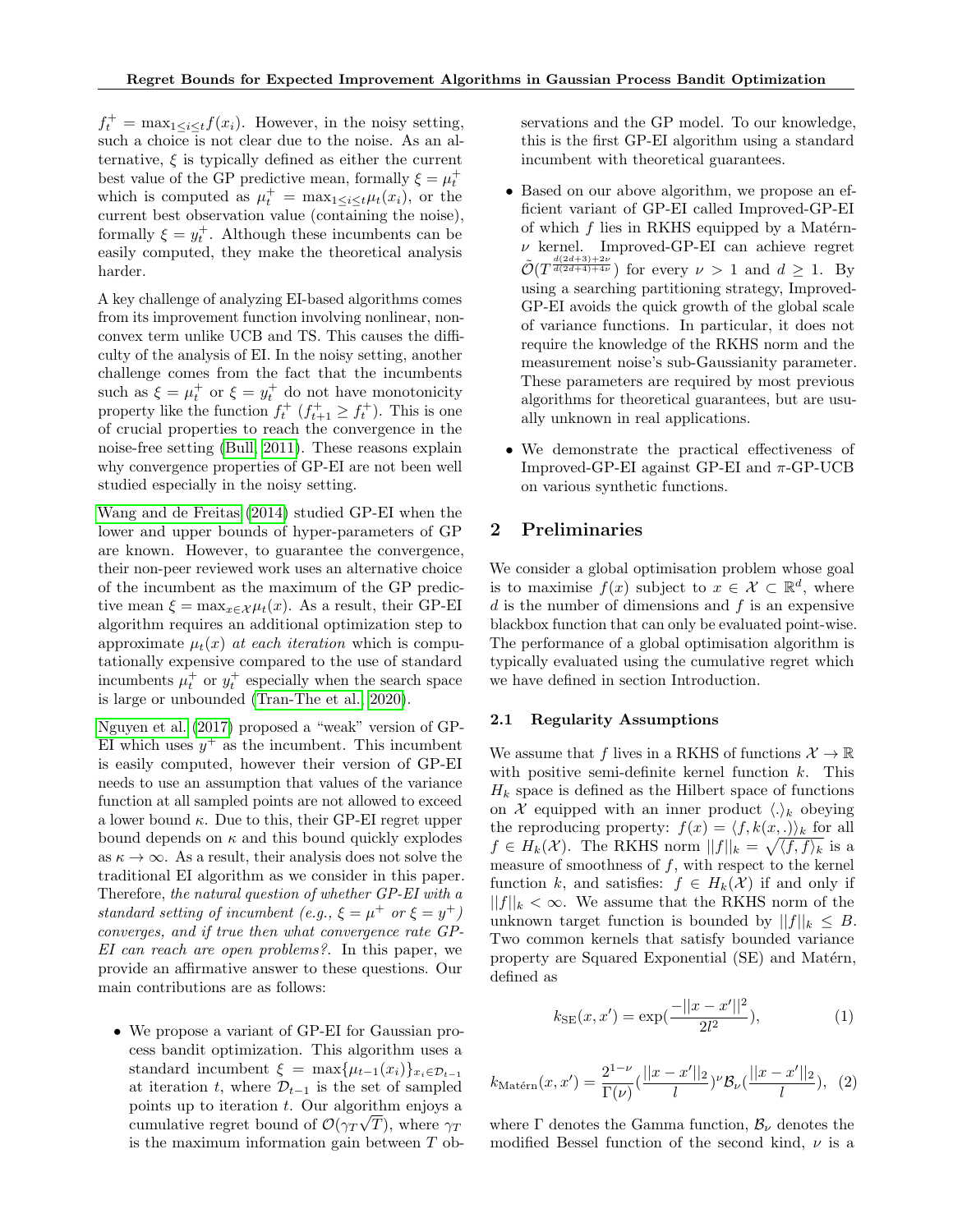parameter controlling the smoothness of the function and  $l$  is the lengthscale of the kernel. Important special cases of  $\nu$  include  $\nu = \frac{1}{2}$  that corresponds to the exponential kernel and  $\nu \to \infty$  that corresponds to the square exponential (SE) kernel. The Matérn kernel is of particular practical significance, since it offers a more suitable set of assumptions for the modeling and optimisation of physical quantities [\(Stein, 1999\)](#page-9-12).

### 2.2 Gaussian process bandit optimization

Gaussian process bandit optimization proceeds sequentially in an iterative fashion. At each iteration, a surrogate model is used to probabilistically model  $f(\mathbf{x})$ . Gaussian process (GP) [\(Rasmussen and Williams, 2005\)](#page-9-13) is a popular choice for the surrogate model as it offers a prior over a large class of functions and its posterior and predictive distributions are tractable. Formally, we assume  $f(x) \sim \mathcal{GP}(m(x), \omega^2 k(x, x'))$  a prior distribution where  $m(x)$  is the mean function and  $\omega^2 k(x, x')$ is the covariance function in which  $k(x, x')$  is a kernel function associated with the RKHS  $H_k$  in which f is assumed to have norm at most B, and  $\omega > 0$ is a parameter to capture the global scale of variation of function  $f$ . Without loss of generality, we assume that  $m(x) = 0$ . Given a set of observations  $\mathcal{D}_{1:t} = \{x_i, y_i\}_{i=1}^t$ , the predictive distribution can be derived as  $P(f_{t+1} | \mathcal{D}_{1:t}, x) = \mathcal{N}(\mu_{t+1}(x), \omega^2 \sigma_{t+1}^2(x)),$ where

$$
\mu_{t+1}(x) = k_t(x)^T [K_t + \lambda I]^{-1} y_{1:t},
$$
  

$$
\sigma_{t+1}^2(x) = k(x, x) - k_t(x)^T (K_t + \lambda I)^{-1} k_t(x),
$$

where we define  $k_t(x) = [k(x, x_1), ..., k(x, x_t)]^T$ ,  $K_t =$  $[k(x_i, x_j)]_{1 \leq i,j \leq t}, y_{1:t} = [y_1, \ldots, y_t]$  and  $\lambda$  as variance of the measurement noise.

We assume that kernel function  $k$  is fixed and known and, without loss of generation, the variance of  $k$  is bounded as  $k(x, x) \leq 1$ . These assumptions are similar as in [\(Srinivas et al., 2012;](#page-9-14) [Chowdhury et al., 2017;](#page-8-5) [Janz et al., 2020\)](#page-9-15). However, unlike these works, we do not require the knowledge of the sub-Gaussianity parameter  $R$  and upper bound  $B$  on the RKHS norm of  $f$ .

In our setting, we note that the parameters  $\omega$  and  $\lambda$  are possibly time-dependent. They can be set specific to an algorithm as in many previous works (e.g., [\(Bull, 2011\)](#page-8-4), [\(Agrawal and Goyal, 2013\)](#page-8-6), [\(Wang and de Freitas,](#page-10-2) [2014\)](#page-10-2), [\(Chowdhury et al., 2017\)](#page-8-5)).

#### 2.3 Expected Improvement

An acquisition function is used to suggest the point  $x_{t+1}$  where the function should be next evaluated. The acquisition step uses the predictive mean and the predictive variance from the surrogate model to balance

<span id="page-2-0"></span>

| Algorithm 1 GP-EI Algorithm                                                                   |
|-----------------------------------------------------------------------------------------------|
| <b>Input:</b> Prior $GP(0, k)$                                                                |
| 1: for $t = 1$ to T do                                                                        |
| 2: Set $\omega_t = \sqrt{\gamma_{t-1} + 1 + \ln(\frac{1}{\delta})}$                           |
| 3: Choose the next sampling point:<br>$x_{t}$                                                 |
| $\arg\max_{x \in \mathcal{X}} \rho(\mu_{t-1}(x) - \mu_t^+, \omega_t \sigma_{t-1}(x))$         |
| 4: Observe $y_t = f(x_t) + \epsilon_t$                                                        |
| 5: Update Gaussian process                                                                    |
| $6:$ end for                                                                                  |
| <b>Output:</b> Report points $x_t^+$ = $\operatorname{argmax}_{1 \le i \le t} \mu_{t-1}(x_i)$ |
| for all $1 \le t \le T$                                                                       |

the exploration of the search space and exploitation of current promising region. Some examples of acquisition functions include GP-EI [\(Bull, 2011\)](#page-8-4), GP-UCB [\(Srini](#page-9-14)[vas et al., 2012\)](#page-9-14), GP-TS [\(Chowdhury et al., 2017\)](#page-8-5), and entropy based methods e.g., PES (Hernández-Lobato [et al., 2014\)](#page-8-7).

In the noisy case, the function is evaluated as  $y_t =$  $f(x_t) + \epsilon_t$ , which is a noisy version of the function value at  $x_t$ . We assume that the noise sequence  $\{\epsilon_t\}_{t=1}^{\infty}$ is conditionally R-sub-Gaussian for a fixed constant  $R \geq 0$ , i.e.,  $\forall t \geq 0, \forall \lambda \in \mathbb{R}, \mathbb{E}[e^{\lambda \epsilon_t} | \mathcal{F}_{t-1}] \leq \exp(\frac{\lambda^2 R^2}{2})$  $\frac{R^2}{2}),$ where  $\mathcal{F}_{t-1}$  is the  $\sigma$ -algebra generated by the random variables. This is a mild assumption on the noise and is standard in the BO literature [\(Chowdhury et al., 2017\)](#page-8-5) and also in bandit literature [\(Abbasi-yadkori et al.,](#page-8-8) [2011\)](#page-8-8).

We let  $\mathcal{D}_t = \{x_1, ..., x_t\}$  denote the set of chosen points to be evaluated up to iteration  $t$ . The noise in the evaluation of the incumbent causes it to be brittle. A standard choice of the incumbent in this setting is the best value of the GP mean function so far  $\mu_t^+$  =  $\max\{\mu_{t-1}(x_i)\}_{x_i\in\mathcal{D}_t}$ . We note that the maximization is only over the observed points, not the complete input space  $X$ . For this choice, EI is written in closed form as:

$$
\alpha_t^{EI}(x) = \mathbb{E}[\max\{0, f(x) - \mu_t^+\} | \mathcal{D}_t] \qquad (3)
$$

$$
= \rho(\mu_{t-1}(x) - \mu_t^+, \omega \sigma_t(x)), \qquad (4)
$$

where  $\rho(u, v)$  with two arguments u and v is defined as

<span id="page-2-1"></span>
$$
\rho(u,v) = \begin{cases} u\Phi(\frac{u}{v}) + v\phi(\frac{u}{v}), & \text{if } v > 0, \\ \max\{0, u\}, & \text{if } v = 0, \end{cases}
$$
 (5)

and  $\Phi$  and  $\phi$  are the standard normal distribution and density functions respectively.

# 3 Gaussian Process Expected Improvement (GP-EI) Algorithm

Our GP-EI algorithm is represented in Algorithm [1.](#page-2-0) The time-varying scale parameter  $\omega_t$  =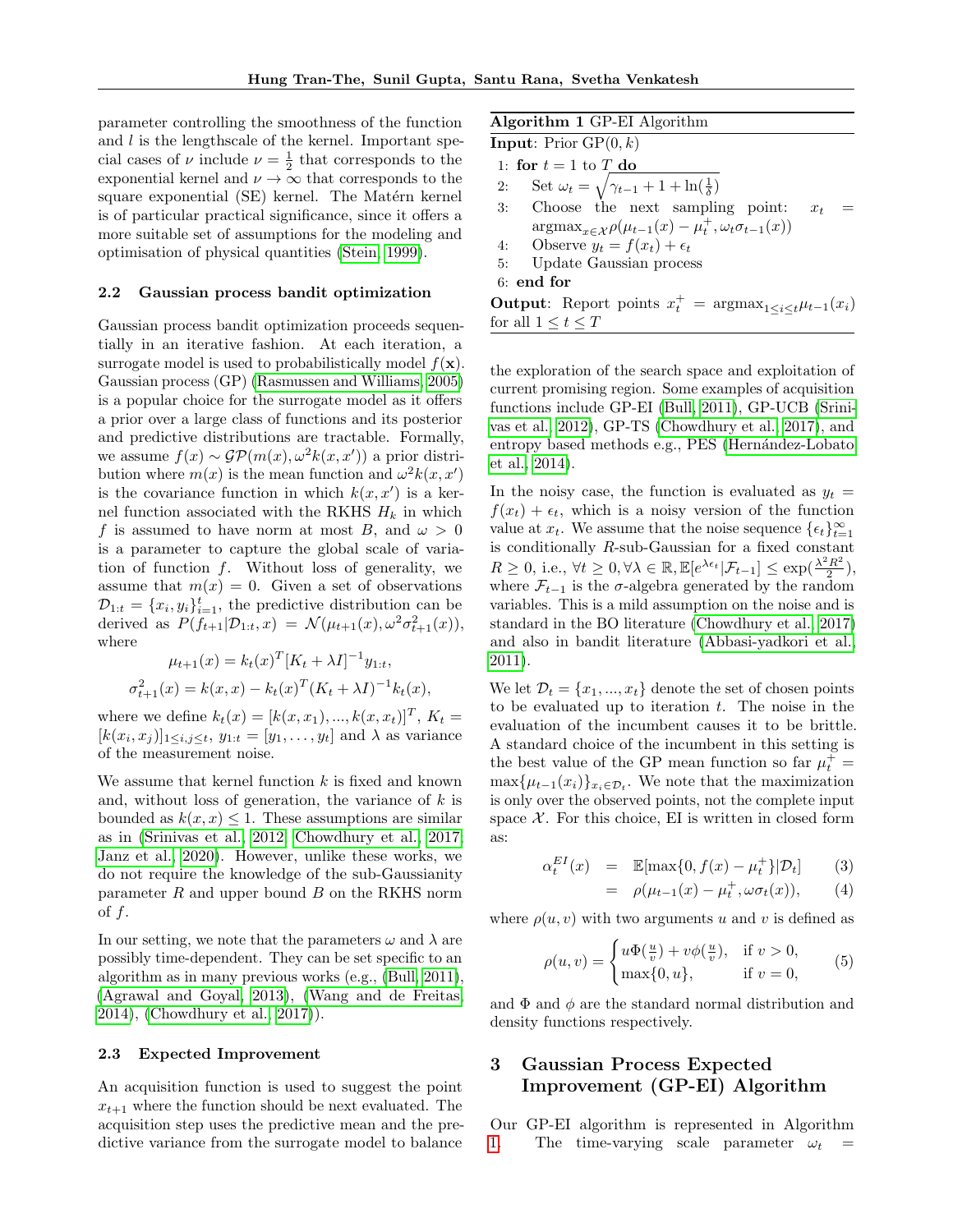$\sqrt{\gamma_{t-1} + 1 + \ln(1/\delta)}$  is used to control the exploration of the algorithm for guaranteeing the convergence. Here δ is a free parameter in  $(0, 1)$  and  $γ_t$  is the maximum information gain at time  $t$  which is defined as  $\gamma_t = \max_{A \in \mathcal{X}: |A|=t} I(y_A; f_A)$ , where  $I(y_A; f_A)$  denotes the mutual information between  $f_A = [f(x)]_{x \in A}$  and  $y_A = f_A + \epsilon_A$  and  $\epsilon_A \in \mathcal{N}(0, \lambda \omega_t^2 I)$ . The algorithm choose a point  $x_t = \text{argmax}_{x \in \mathcal{X}} \alpha_t^{EI}(x)$  which is computed by Eq  $(5)$  to sample. After T iterations, the algorithm returns points  $x_t^+$  =  $\operatorname{argmax}_{1 \le i \le t} \mu_{t-1}(x_i)$ for every  $1 \le t \le T$ .

We note that the time-varying scale of variation of function  $f$  has been usually utilized by many previous works e.g. [\(Chowdhury et al., 2017\)](#page-8-5) which analyzes the GP-TS algorithm, [\(Agrawal and Goyal, 2013\)](#page-8-6) which analyzes a Thompson Sampling algorithm but for the contextual bandit problem, and [\(Wang and de Freitas,](#page-10-2) [2014\)](#page-10-2) which analyzes the EI algorithm. For example, in the setting of [\(Chowdhury et al., 2017\)](#page-8-5), they used a Gaussian process with mean 0 and variance  $v_t^2 k(.,.),$ where  $v_t$  is a global scale parameter of the variance which is allowed to vary with time. For their GP-Thompson sampling, the time-varying scale parameter is set as  $v_t = B + R\sqrt{2(\gamma_{t-1} + 1 + \ln(2/\delta))}$  (See section 3.2 therein).

Comparison with related algorithms. Most of previous algorithms for Gaussian process bandit optimization such as GP-UCB [Srinivas et al. \(2012\)](#page-9-14), Improved-GP-UCB [\(Chowdhury et al., 2017\)](#page-8-5),  $\pi$ -GP-UCB [\(Janz et al., 2020\)](#page-9-15), and GP-TS [\(Chowdhury et al.,](#page-8-5) [2017\)](#page-8-5) require to know exactly the sub-Gaussianity parameter  $R$  and upper bound  $B$  on the RKHS norm of f so that theoretical convergence guarantees hold. However, these parameters are often unknown in real applications. To overcome this issue, as an example, [Berkenkamp et al. \(2019\)](#page-8-9) proposed to learn unknown B by starting from an initial guess  $B_0$  and then scale up the norm bound over time. As a result,  $B$  is replaced by a time-varying function  $B_0b(t)g(t)^d$  in their Theorem 1, where functions  $b(t)$  and  $g(t)$  are designed heuristically. As a result, this causes an additional  $\mathcal{O}(b(t)g(t)^{3d/2})$ factor in the regret. Unlike these algorithms, our GP-EI algorithm can avoid the need to specify or learn such parameters. This is because our algorithm uses  $\omega_t = \sqrt{\gamma_t + 1 + \ln(\frac{1}{\delta})}$  which is independent of B and R.

### 3.1 Theoretical Result

Importantly, we achieve a cumulative regret bound for the proposed GP-EI algorithm, denoted by  $R_T =$  $\sum_{t=1}^{T} (f(x^*) - f(x_t^+))$  as follows:

<span id="page-3-0"></span>**Theorem 1.** Pick  $\delta \in (0,1)$ . Then with probability

at least  $1 - \delta$ , the cumulative regret of Algorithm [1](#page-2-0) is bounded as: √

$$
R_T = \mathcal{O}(\gamma_T \sqrt{T}).
$$

The complete form of  $R_T = \mathcal{O}(\beta_T \sqrt{T \gamma_T})$ , where  $\beta_T = B + R\sqrt{2(\gamma_{t-1} + 1 + \ln(1/\delta))}$  is provided in Supplementary Material. Here we remove the influence of constants  $B, R$  for simplicity. The regret bound of our GP-EI algorithm is same as that of Improved-GP-UCB [\(Chowdhury et al., 2017\)](#page-8-5) but improve GP-TS [\(Chowdhury et al., 2017\)](#page-8-5) by a factor  $\sqrt{d\ln(dT)}$ . For SE kernels,  $R_T$  is sublinear on T. However, for Matérn kernels, this proposed algorithm still has some limitations. First, its regret bound is not always sublinear in T. [Vakili et al. \(2021\)](#page-10-3) currently provides a new bound for  $\gamma_T$  as  $\gamma_T = \tilde{\mathcal{O}}(T^{\frac{d}{2\nu+d}})$ . By this,  $2\nu > d$  is required so that our proposed GP-EI algorithm obtains a sublinear regret. Second,  $\gamma_t$  of the proposed GP-EI algorithm grows quickly with  $t$ . In practice, it can cause unnecessary explorations. These motivate us to propose a new variant of the GP-EI algorithm in the next section.

### 3.2 The Improved-GP-EI Algorithm

In this section, we propose a new variant of GP-EI, called Improved-GP-EI, inspired from the  $\pi$ -GP-UCB algorithm [\(Janz et al., 2020\)](#page-9-15). Improved-GP-EI uses a global scale  $\omega_T = \sqrt{\ln(T)\ln(n)}$  growing only polylogarithmically with  $T$ . Here we assume that  $T$  is known as in [\(Janz et al., 2020\)](#page-9-15) and we use the same  $\omega_T$  at all iterations from 1 to T. Improved-GP-EI is an adaptation of  $\pi$ -GP-UCB algorithm [\(Janz et al., 2020\)](#page-9-15) to GP-EI. The key difference is that (1) our Improved GP-EI uses EI acquisition function instead of UCB, and (2) Improved GP-EI use a new time-varying scale (in T) parameter  $\omega_T$  instead of a constant like [\(Janz](#page-9-15) [et al., 2020\)](#page-9-15). Now we start to describe the underlying idea of Improved GP-EI.

**Improved-GP-EI algorithm** At each iteration  $t$ , the algorithm constructs a cover (a set of hypercubes) of domain  $\mathcal{X}, \mathcal{A}_t$ , and selects a point  $x_t$  to be evaluated in the next iteration by taking a maximizer of the GP-EI constructed independently on each cover element. The cover  $A_t$  is constructed by induction starting from the initial cover  $\mathcal{A}_1$ . Similar to  $\pi$ -GP-UCB, we set  $b = \frac{d+1}{d+2\nu}$  and  $q = \frac{d(d+1)}{d(d+2)+2}$  $\frac{d(d+1)}{d(d+2)+2\nu}$ . For a hypercube  $A \in \mathcal{X}$ , we will use  $\rho_A$  to denote its diameter.

Let  $\mathcal{A}_1$  be any set of closed hypercubes of cardinality at most  $\mathcal{O}(T^q)$  overlapping at edges only and covering the domain  $X$ . At each iteration  $t$ , we build a GP, select the next point  $x_t$  and then construct a new cover  $A_{t+1}$ as below: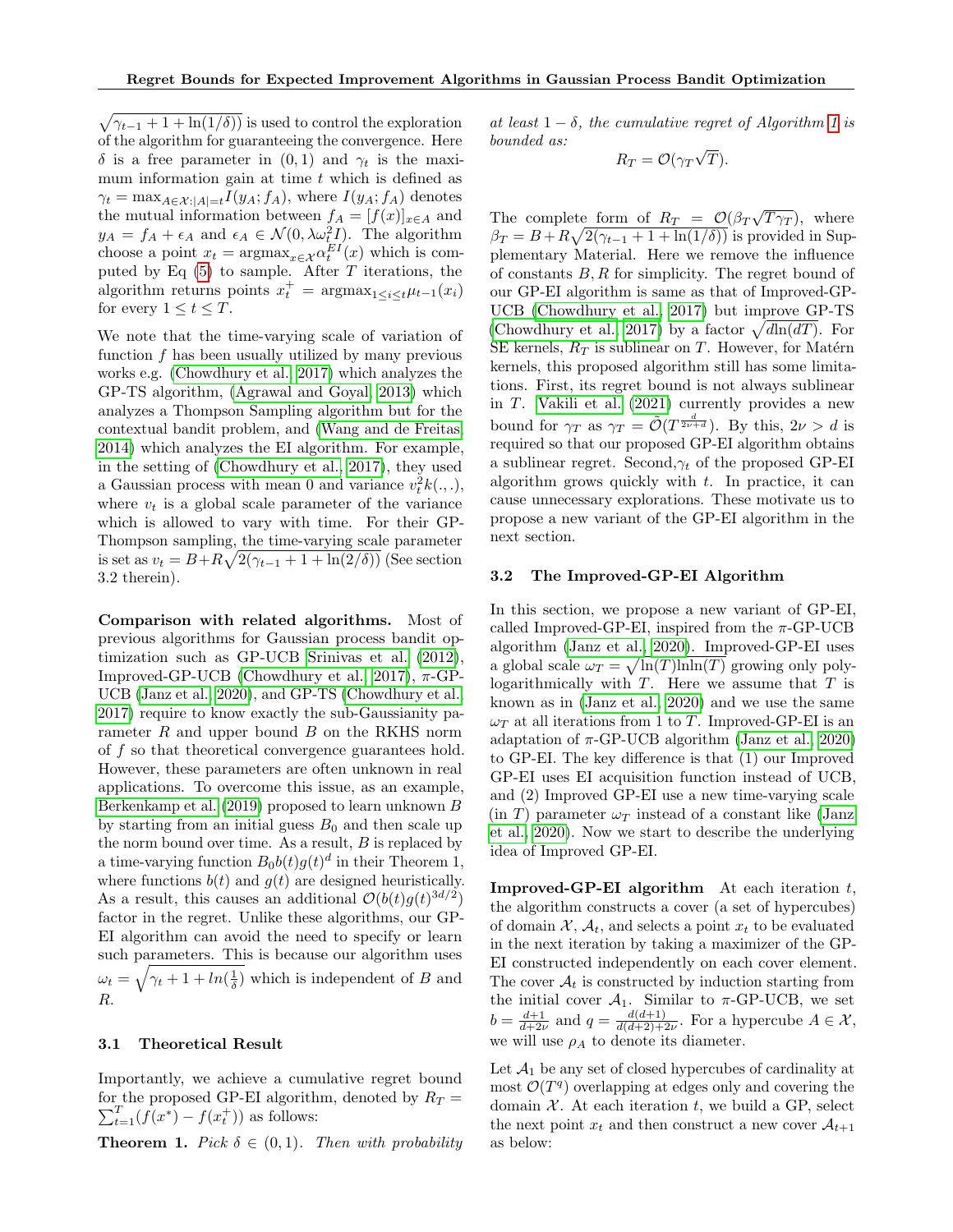• Update GP: Fit an independent GP on each cover element  $A \in \mathcal{A}_t$ , using only the data within A. We define the subset of  $\mathcal{D}_t$  in A as  $\mathcal{D}_t^A = \{x_i^A \in \mathcal{D}_t\}$  $\mathcal{D}_t|x_i^A \in A$ . For  $\mathcal{D}_t^A$  of cardinality N, we define the kernel k as  $k_t^A = [k(x_1^A, x), ..., k(x_N^A, x)]^T$  and the kernel matrix as  $K_t^A = [k(x, x')]_{x, x' \in \mathcal{D}_t^A}$ . We use  $y_{1:t}^A$  to denote the observations corresponding to points in  $\mathcal{D}_t^A$ . For a regularisation parameter  $\lambda > 0$ , we define the Gaussian process on  $A \in \mathcal{X}$ by mean,

$$
\mu_t^A = k_t^A(x)(K_t^A + \lambda I)^{-1} y_{1:t}^A,
$$

and predictive standard deviation,

$$
\sigma_t^A(x) = \sqrt{k(x, x) - k_t^A (x^T (K_t^A + \lambda I)^{-1}) k_t^A(x)}.
$$

- Next point selection: We select the next point to evaluate as  $x_t = \text{argmax}_{A \in \mathcal{A}_t: x \in A} \alpha_t^{EI}$  $\arg \max_{A \in \mathcal{A}_t : x \in A} \rho(\mu_{t-1}(x) - \mu_{t-1}^{A+}, \omega_T \sigma_{t-1}^A(x)),$ where  $\mu_{t-1}^{A+}$  is defined as  $\mu_{t-1}^{A+}$  =  $\max_{x_i \in A \cap \mathcal{D}_{t-1}} \mu_{t-1}^A(x_i)$ , and function  $\rho$  is defined by  $Eq(5)$  $Eq(5)$ .
- Build  $A_{t+1}$ : Split any element  $A \in \mathcal{A}_t$  for which  $\rho_A^{-1/b} < |\mathcal{D}_{t+1}^A| + 1$  along the middle of each side, resulting in  $2^d$  new hypercubes. Let  $\mathcal{A}_{t+1}$  be the set of the newly created hypercubes and the elements of  $\mathcal{A}_t$  that were not split. (See [\(Janz et al.,](#page-9-15) [2020\)](#page-9-15) for details.)

We now present the regret bound for our Improved GP-EI algorithm.

<span id="page-4-2"></span>**Theorem 2.** Pick  $\delta \in (0,1)$ . Let  $H_k(\mathcal{X})$  be the RKHS of a Matérn kernel k with parameter  $\nu > 1$ . Then with probability at least  $1 - \delta$ , the cumulative regret of Improved GP-EI has the following rate:

$$
R_T = \tilde{\mathcal{O}}(T^{\frac{d(2d+3)+2\nu}{d(2d+4)+4\nu}}).
$$

The regret bound of Improved GP-EI is sublinear in T for every  $\nu > 1$ , thus improves over that of our above proposed GP-EI algorithm which requires  $2\nu \geq d$ . Furthermore, we use  $\omega_T = \sqrt{\ln(T)\ln\ln(T)}$  which grows only poly-logarithmically with  $T$ . This property is useful in practice as it avoids unnecessary explorations. Finally, we note that our Improved GP-EI achieves the same regret rate as  $\pi$ -GP-UCB [\(Janz et al., 2020\)](#page-9-15) on the regret, however it does not require to know parameters  $B, R$  like the work of [Janz et al. \(2020\)](#page-9-15).

#### 3.3 Proof Sketch for Theorem [1](#page-3-0)

In this section, we provide the proof sketch for Theorem [1.](#page-3-0) A complete proof of Theorem [1](#page-3-0) is provided in Appendix B. To bound the cumulative regret  $R_T$ , we proceed to bound instantaneous regrets  $r_t = f(x^*) - f(x_t^+)$ . The proof involves two steps as follows.

Upper bounding the instantaneous regret  $r_t =$  $f(x^*) - f(x_t^+)$ : We break down  $r_t$  into two terms as follows:

$$
r_t = f(x^*) - f(x_t^+) = \underbrace{f(x^*) - \mu_t^+}_{\text{Term 1}} + \underbrace{\mu_t^+ - f(x_t^+)}_{\text{Term 2}}
$$

Set  $I_t = \max\{0, f(x_{t+1}) - \mu_t^+\}$ . We upper bound Term 1 through the following lemma:

<span id="page-4-0"></span>**Lemma 1.** Pick  $\delta \in (0,1)$ . Then with probability at least  $1 - \delta$  we have

$$
f(x^*) - \mu_t^+ \leq \frac{\tau(\frac{\beta_t}{\omega_t})}{\tau(-\frac{\beta_t}{\omega_t})}(I_t + (\beta_t + \omega_t)\sigma_t(x_{t+1})),
$$

where given any  $z \in \mathbb{R}$ , the function  $\tau(z)$  is defined as  $\tau(z) = z\Phi(z) + \phi(z)$ , where  $\Phi$  and  $\phi$  are the standard normal distribution and density functions respectively.

<span id="page-4-1"></span>We upper bound Term 2 through the following lemma: **Lemma 2.** Pick  $a \delta \in (0,1)$ . Then with probability  $1 - \delta$  we have

$$
\mu_t^+ - f(x_t^+) \le \frac{\beta_t}{\omega_t} (\sqrt{2\pi}(\beta_t + \omega_t)\sigma_t(x_{t+1}) + \sqrt{2\pi}I_t).
$$

By using  $\omega_t = \sqrt{\gamma_{t-1} + 1 + \ln(\frac{1}{\delta})}$ , we obtain  $\frac{\beta_t}{\omega_t} \leq$  $B + \sqrt{2}$  and there exists a constant  $C > 0$  such that  $\tau(\frac{\beta_t}{\omega_t})$  $\frac{f(\omega_t)}{\tau(-\frac{\beta_t}{\omega_t})} \leq C$  for every t. Combining these results, we obtain an upper bound for the regret  $r_t$  as  $r_t \leq (B +$  $C + 2(I_t + 2\beta_t \sigma_t(x_{t+1}))$ , where  $C > 0$  is constant.

To achieve Lemma [1,](#page-4-0) we adapt several results of [\(Bull, 2011\)](#page-8-4) in noise-free setting to our the noisy setting, and to achieve Lemma [2,](#page-4-1) we exploit additionally properties of the function  $\tau(z)$  and the points  $x_t^+$  = argmax<sub>1≤i≤t</sub> $\mu_{t-1}(x_i)$ . We note that in the noise-free setting, we can use  $\xi = f^+$  as the incumbent in the form of the expected improvement  $\alpha^{EI}(x) = \mathbb{E}[\max\{0, f(x) - \xi\}],$  where  $f_t^+$  is the current best observed function value so far. In the noisy setting, the function values can not observed due to noises. Using  $\xi = \mu_t^+$  as a replacement allows to compute easily the incumbent but also causes the difficulty in the theoretical analysis. While [Bull \(2011\)](#page-8-4) leverages the monotonicity of  $f_t^+ = \max_{1 \leq i \leq t} f(x_i)$  to derive directly an upper bound for the regret  $r_t$ , this is very challenging in our setting because the values  $\mu_i^+$  with  $1 \leq i \leq t$  have no monotonicity property. To overcome this, we propose another manner to upper bound  $r<sub>T</sub>$  by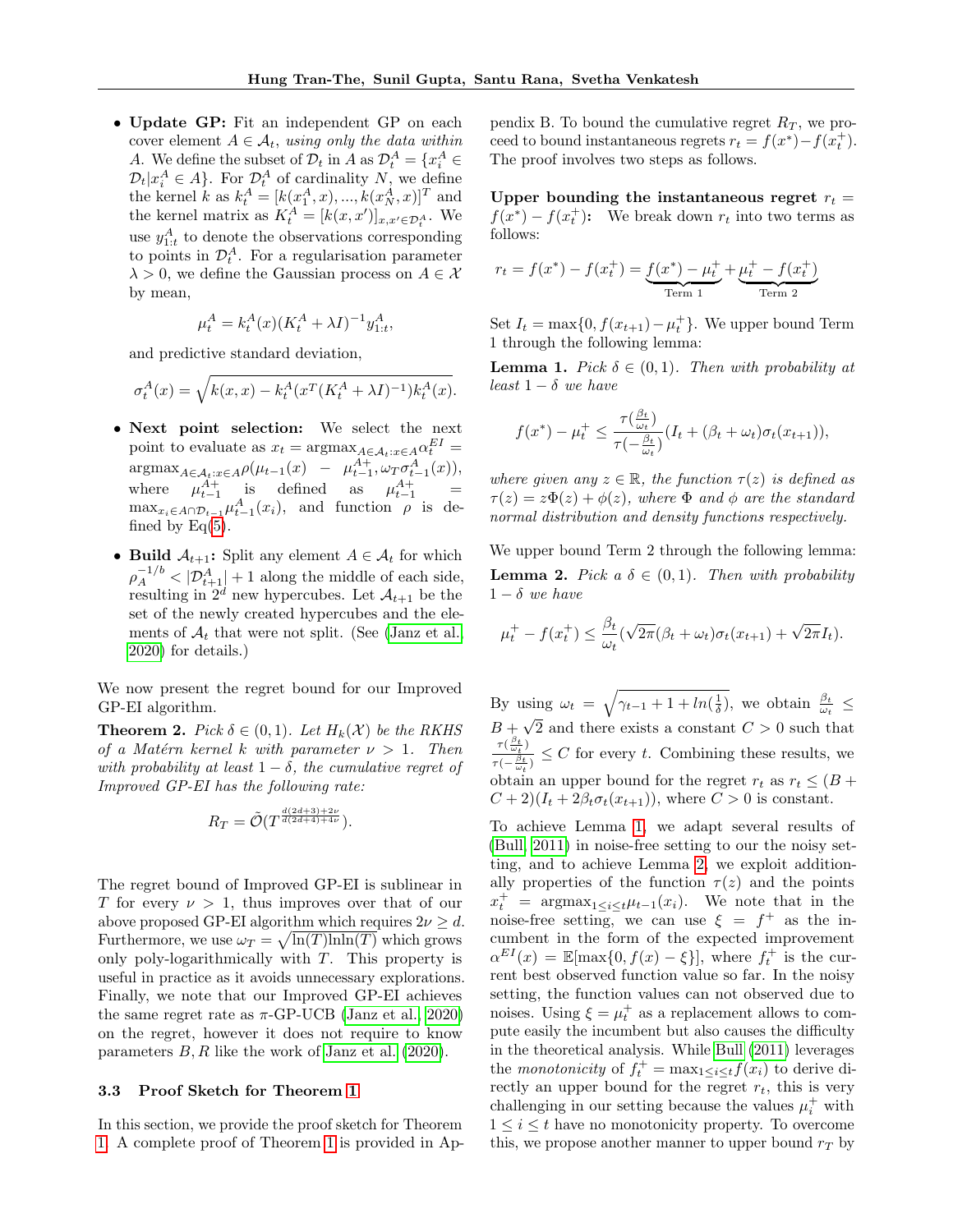seeking to upper bound the sum of  $\sum_{t=1}^{T} r_t$ . We obtain  $\sum_{t=1}^{T} r_t \leq (C+B+2)(\sum_{t=1}^{T} I_t + \sum_{t=0}^{T-1} \beta_t \sigma_t(x_{t+1})).$ While upper bounding  $\sum_{t=0}^{T-1} \sigma_t(x_{t+1})$  can be achieved via the maximum information gain like previous works in the noisy setting [\(Srinivas et al., 2012;](#page-9-14) [Chowdhury et al., 2017\)](#page-8-5), upper bounding the sum  $\sum_{t=0}^{T-1} \max\{0, f(x_{t+1}) - \mu_t^+\}$  is the key challenge in our regret analysis. We overcome this difficulty by exploiting the monotonicity of variance functions [\(Vivarelli,](#page-10-4) [1998\)](#page-10-4) which shows that  $\sigma_t(x) \geq \sigma_{t'}(x)$  if  $t \leq t'$ . To our knowledge, we exploit for the first time this property for Gaussian process bandit optimization problem.

We achieve an upper bound for  $\sum_{t=0}^{T-1} \max\{0, f(x_{t+1})-\}$  $\mu_t^+$  as in the following important lemma.

**Lemma 3.** Pick  $a \delta \in (0,1)$ . Then with probability at least  $1 - \delta$  we have that

$$
\sum_{t=0}^{T-1} \max\{0, f(x_{t+1}) - \mu_t^+\} \le \mathcal{O}(\beta_T \sqrt{T\gamma_T}),
$$

where  $\beta_T = B + R\sqrt{2(\gamma_{T-1} + 1 + \ln(1/\delta))}$ .

To prove this lemma, we need two auxiliary lemmas from the literature.

<span id="page-5-1"></span>Lemma 4 (Theorem 2 of [Chowdhury et al.](#page-8-5) [\(2017\)](#page-8-5)). Pick  $\delta \in (0,1)$ . We define  $\beta_t = B +$  $R\sqrt{2(\gamma_{t-1}+1+ln(1/\delta))}$  for every  $1 \leq t \leq T$ . Then  $\mathbb{P}(\forall 1 \leq t \leq T, \forall x \in \mathcal{X}, |f(x)-\mu_{t-1}(x)| \leq \beta_t \sigma_{t-1}(x)) \geq$  $1 - \delta$ .

<span id="page-5-0"></span>Lemma 5 (Lemma 5 of [De Freitas et al. \(2012\)](#page-8-3)). When  $f \in H_k(\mathcal{X})$ , then for every  $x, y \in \mathcal{X}$ , we have  $|f(x) |f(y)| \leq BL||x-y||_1$ , where L is the Lipschitz constant in  $H_k(\mathcal{X})$ .

**Proof of Lemma 3** Set  $S_T = \sum_{t=0}^{T-1} I_t$ . There are three cases to be considered:

**Case 1**  $S_T = 0$ . This happens when for every t:  $f(x_{t+1}) - \mu_t^+ \leq 0.$ 

**Case 2** There exists an unique index  $1 \leq t' \leq T$ such that  $f(x_{t'+1}) - \mu_t'^+ > 0$ . It follows that  $S_T =$  $f(x_{t'+1}) - \mu_t^{t+}$ . In this case, we have that

$$
S_T = f(x_{t'+1}) - \mu_t^{\prime +}
$$
  
\n
$$
\leq f(x_{t'+1}) - (f(x') - \beta_{t'+1}\sigma_{t'}(x'))
$$
  
\n
$$
\leq f(x_{t'+1}) - f(x') + \beta_{t'+1}\sigma_{t'}(x')
$$
  
\n
$$
\leq BL||x_{t'+1} - x'||_1 + \beta_{t'+1}
$$
  
\n
$$
= O(\beta_T),
$$

where in the last inequality, we use Lemma [5,](#page-5-0) the inequality  $\beta_{t'+1} \leq \beta_T$ , and the fact that  $\sigma'_t(x) \leq 1$ . Finally, because the domain  $\mathcal X$  is bounded,  $||x_{t'+1} - x'||_1$ is bounded.

**Case 3** There are  $0 \le t_1 < t_2, ..., < t_l \le T-1$  where  $l \geq 2$  such that  $f(x_{t_i+1}) \geq \mu_{t_i}^+$ . Thus, we have

$$
\sum_{t=0}^{T-1} I_t = \sum_{t=1}^{T} \max\{0, f(x_{t+1}) - \mu_t^+\}
$$
  
\n
$$
= \sum_{i=1}^{l} (f(x_{t_i+1}) - \mu_{t_i}^+)
$$
  
\n
$$
\leq \sum_{i=1}^{l} (\beta_{t_i+1} \sigma_{t_i}(x_{t_i+1}) + \mu_{t_i}(x_{t_i+1}) - \mu_{t_i}^+)
$$
  
\n
$$
\leq \underbrace{\sum_{i=1}^{l} \beta_{t_i+1} \sigma_{t_i}(x_{t_i+1})}_{\text{Term 5}} + \underbrace{\sum_{i=1}^{l} (\mu_{t_i}(x_{t_i+1}) - \mu_{t_i}^+)}_{\text{Term 6}}
$$

Bound Term 5

$$
\sum_{i=1}^{l} \beta_{t_i+1} \sigma_{t_i}(x_{t_i+1}) \leq \sum_{t=0}^{T-1} \beta_{t+1} \sigma_{t}(x_{t+1})
$$
\n
$$
\leq \beta_T \sum_{t=0}^{T-1} \sigma_{t}(x_{t+1})
$$

**Bound Term 6** Set  $M_1 = \sum_{i=1}^{l} (\mu_{t_i}(x_{t_i+1}) - \mu_{t_i}^+).$ 

$$
M_1 = \sum_{i=1}^{l-1} (\mu_{t_{i-1}}(x_{t_{i-1}+1}) - \mu_{t_i}^+) + \mu_{t_l}(x_{t_l+1}) - \mu_{t_1}^+
$$
  
\n
$$
\leq \sum_{i=1}^{l-1} (\mu_{t_{i-1}}(x_{t_{i-1}+1}) - \mu_{t_i}(x_{t_{i-1}+1})))
$$
  
\nTerm 7  
\n
$$
+ \underbrace{\mu_{t_l}(x_{t_l+1}) - \mu_{t_1}^+}_{\text{Term 8}}
$$

Bound Term 7 Set  $M_3 = \sum_{i=1}^{l-1} (\mu_{t_{i-1}}(x_{t_{i-1}+1}) \mu_{t_i}(x_{t_{i-1}+1}))$  for simplicity. We go to bound M.

$$
M_3 \leq \sum_{i=1}^{l-1} (f(x_{t_{i-1}+1}) + \beta_{t_{i-1}+1}\sigma_{t_{i-1}}(x_{t_{i-1}+1}))
$$
  
\n
$$
-(f(x_{t_{i-1}+1}) - \beta_{t_i+1}\sigma_{t_i}(x_{t_{i-1}+1}))
$$
  
\n
$$
= \sum_{i=1}^{l-1} \beta_{t_{i-1}+1}\sigma_{t_{i-1}}(x_{t_{i-1}+1}) + \beta_{t_i+1}\sigma_{t_i}(x_{t_{i-1}+1})
$$
  
\n
$$
\leq \sum_{i=1}^{l-1} (\beta_{t_{i-1}+1} + \beta_{t_{i}+1})\sigma_{t_{i-1}}(x_{t_{i-1}+1})
$$
  
\n
$$
\leq 2\beta_T \sum_{i=1}^{l-1} \sigma_{t_{i-1}}(x_{t_{i-1}+1})
$$
  
\n
$$
\leq 2\beta_T \sum_{i=0}^{T-1} \sigma_i(x_{i+1}),
$$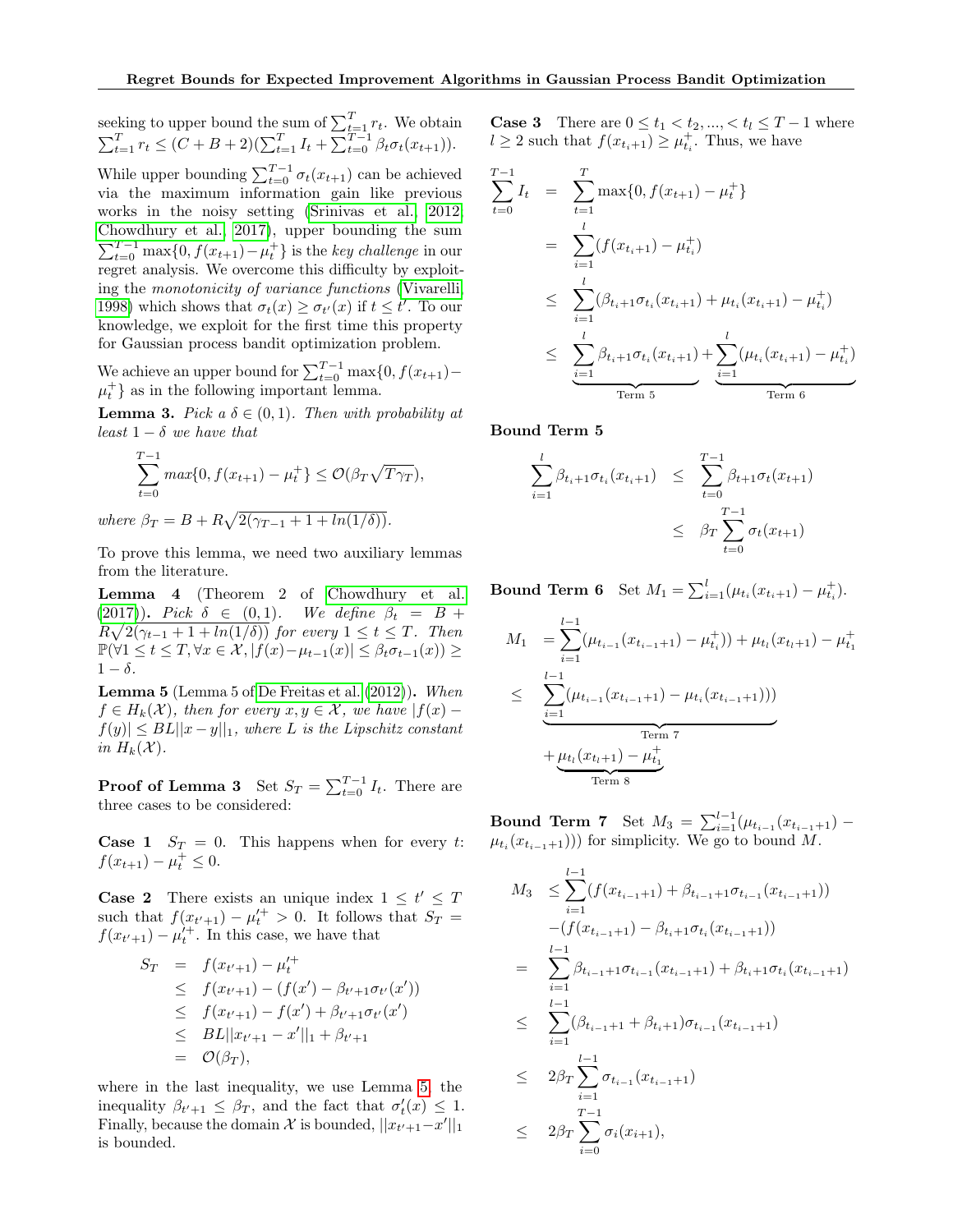where in the first inequality, we use Lemma [4:](#page-5-1)  $\mu_{t_{i-1}}(x_{t_{i-1}+1}) \leq f(x_{t_{i-1}+1}) + \beta_{t_{i-1}}\sigma_{t_{i-1}}(x_{t_{i-1}+1});$  $\mu_{t_i}(x_{t_{i-1}+1}) \ge f(x_{t_i+1}) - \beta_{t_i} \sigma_{t_i}(x_{t_{i-1}+1})$ . In the second inequality, we use the fact that  $f(x_{t_{i-1}+1}) \leq f(x_{t_i+1})$ . In the third inequality, we use the *decreasing mono*tonicity of variance functions ([\(Vivarelli, 1998\)](#page-10-4) and [\(Chowdhury et al., 2017\)](#page-8-5), see Section F). Here, we use

$$
\sigma_{t_i}(x_{t_{i-1}+1}) \leq \sigma_{t_{i-1}}(x_{t_{i-1}+1}),
$$

because  $t_i > t_{i-1}$ . This step is crucial to bound  $M_3$ . Without this step, P ithout this step,  $M_3$  may be bounded by two sums:<br>  $\sum_{i=1}^{l-1} \sigma_{t_{i-1}}(x_{t_{i-1}+1})$  and  $\sum_{i=1}^{l-1} \sigma_{t_i}(x_{t_{i-1}+1})$ . While the first term can be bounded in terms of the information gain, bounding the second is challenging, and was what led to an error in Lemma 7 of [Nguyen et al.](#page-9-11) [\(2017\)](#page-9-11).

**Bound Term 8** Set  $M_2 = \mu_{t_l}(x_{t_l+1}) - \mu_{t_1}^+$ . We have

$$
M_2 \leq f(x_{t_1+1}) + \beta_{t_1+1} \sigma_{t_1}(x_{t_1+1})
$$
  
\n
$$
-(f(x_{t_1} - \beta_{t_1} \sigma_{t_1}(x_{t_1})))
$$
  
\n
$$
\leq f(x_{t_1+1}) - f(x_{t_1}) + \beta_{t_1+1} \sigma_{t_1}(x_{t_1+1})
$$
  
\n
$$
+ \beta_{t_1+1} \sigma_{t_1}(x_{t_1})
$$
  
\n
$$
\leq f(x_{t_1+1}) - f(x_{t_1}) + \beta_{t_1+1} + \beta_{t_1}
$$
  
\n
$$
\leq B L ||x_{t_1+1} - x_{t_1}||_1 + 2\beta_T
$$
  
\n
$$
\leq \mathcal{O}(\beta_T)
$$

The argument to achieve the bound for Term 8 is similar to Case 2.

For every  $x_i$ , where  $1 \leq i \leq T-1$ , Lemma [4](#page-5-1) holds with probability  $1 - \delta$ . Therefore, Lemma [4](#page-5-1) holds with probability at least  $1-\delta$  for all  $x_i$ , where  $1 \leq i \leq T-1$ . Combining Term 5, Term 7, Term 8, with probability  $1-T\delta$  we have

$$
\sum_{t=0}^{T-1} \max\{0, f(x_{t+1}) - \mu_t^+\} \le \mathcal{O}(\beta_T \sum_{i=1}^{T-1} \sigma_i(x_{i+1})).
$$

On the other hand, following Lemma 4 of [Chowdhury](#page-8-5) [et al. \(2017\)](#page-8-5), we have  $\sum_{i=1}^{T-1} \sigma_i(x_{i+1}) \leq \sqrt{4(T+2)\gamma_T}$ . Thus,

$$
\sum_{t=0}^{T-1} \max\{0, f(x_{t+1}) - \mu_t^+\} = \mathcal{O}(\beta_T \sqrt{T\gamma_T}).
$$

Thus, for all cases, Lemma 3 holds.

### 3.4 Proof Sketch for Theorem 2

Theorem [2](#page-4-2) holds using a non-trivial combination of the proof techniques as above and the technical results for  $\pi$ -GP-UCB [Janz et al. \(2020\)](#page-9-15). A complete proof of Theorem [2](#page-4-2) is provided in Appendix C of the Supplementary Material.

## 4 Related works

A recent review of GP-EI can be found in [\(Zhan and](#page-10-5) [Xing, 2020\)](#page-10-5).

In the noise-free setting, the most notable work in this sub-line is the one of [Bull \(2011\)](#page-8-4) which showed that GP-EI can obtain an  $\mathcal{O}(T^{-1/d})$  upper bound on the simple regret.

In noisy setting, [Srinivas et al. \(2012\)](#page-9-14) first introduced GP-UCB for both Bayesian and non-Bayesian settings. [Valko et al. \(2013\)](#page-10-6) introduced KernelUCB for the case of a finite-armed bandit which can be extended to a continuum-armed bandit via a discretization argument. Another notable work for GP-UCB is Improved GP-UCB [\(Chowdhury et al., 2017\)](#page-8-5), which offers a slightly faster convergence rate. A limitation of these algorithms is that the proposed regrets are sublinear only if  $2\nu > d(d+1)$ . To address this limitation, [\(Janz et al.,](#page-9-15) [2020\)](#page-9-15) recently introduced  $\pi$ -GP-UCB which is built upon Improved GP-UCB with guarantees that  $\pi$  GP-UCB has a sublinear regret for every  $\nu > 1$  and  $d \geq 1$ . GP-TS is another approach for Gaussian process bandit optimization. This was introduced by [Chowdhury et al.](#page-8-5) [\(2017\)](#page-8-5) by extending the Thompson sampling algorithm in finite-armed bandits to continuum-armed bandits. [Scarlett et al. \(2017\)](#page-9-4) provided lower bounds for Gaussian process bandit optimization for both simple and cumulative regret. Recently [Vivarelli \(1998\)](#page-10-4) provided new upper bounds for GP-UCB and GP-TS as well as the new bounds for the maximum information gain  $\gamma_t$ .

A limitation of GP-UCB and GP-TS algorithms is that the explorations are maintained via an upper confidence bound which requires to know several parameters e.g. the bound on the function RKHS norm, sub-Gaussianity level of the measurement noise. These parameters are usually unknown in practice. Consequently, these parameters are often set in a heuristic manner [\(Berkenkamp et al., 2017;](#page-8-10) [Bogunovic et al.,](#page-8-11) [2018;](#page-8-11) [Janz et al., 2020;](#page-9-15) [Wachi and Sui, 2020\)](#page-10-7). Our GP-EI based algorithms avoid this limitation.

EI has also been studied in finite-armed bandit setting. [Ryz \(2016\)](#page-8-12) studied EI for the problem of best-arm identification. Later, [Qin et al. \(2017\)](#page-9-7) proposed an improvement of this algorithm on computational efficiency. However, these results and analysis techniques do not apply to our settings of Gaussian processes and the RKHS norm.

# 5 Experiments

While the main focus of this paper is performing theoretical analysis for GP-EI in noiseless and noisy settings, we have also proposed a new algorithm termed as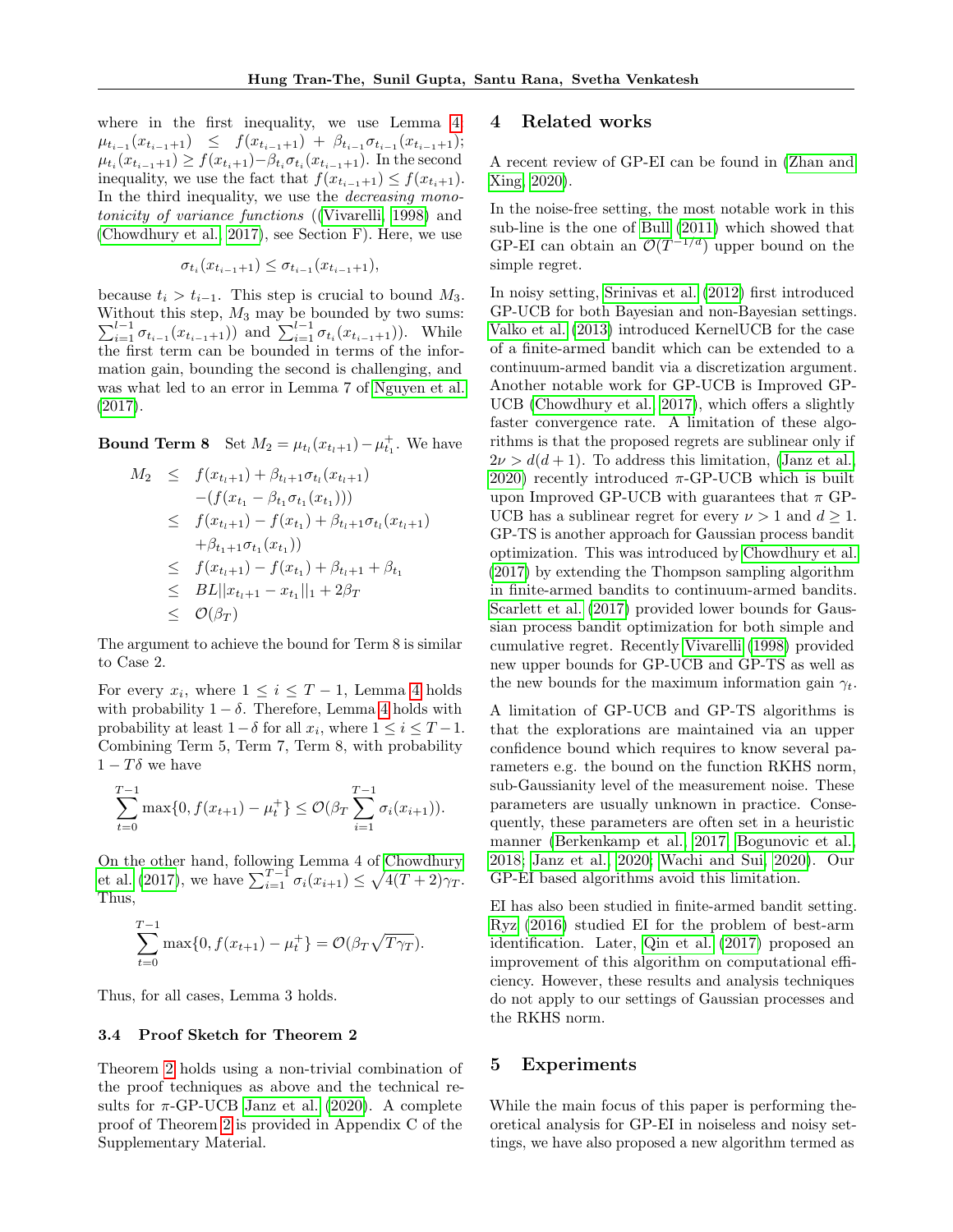

<span id="page-7-0"></span>Figure 1: Comparison of methods for Hartmann3, Shekel, Hartmann6 and Ackley functions.

"Improved-GP-EI" and also provided a variant of GP-EI which we will call Modified-GP-EI in noisy setting. In this section we have performed a comparison of our Improved-GP-EI as well as Modified-GP-EI against GP-EI with fixed  $\omega$  and  $\pi$ -GP-UCB proposed by [Janz](#page-9-15) [et al. \(2020\)](#page-9-15), which has the tightest regret so far in the noisy setting. To compare the sample-efficiency of all the algorithms, we used four functions in noisy setting: Hartmann3 ( $d = 3$ ), Shekel ( $d = 4$ ), Hartmann6 ( $d = 6$ ) and Ackley  $(d = 10)$ . We use the simple regret as evaluation metric for performance measurement of the methods. More precisely, for baselines GP-EI and  $\pi$ -GP-UCB, we use  $\log_{10}(f(x^*) - \min_{1 \le i \le t} f(x_t))$ . For our proposed methods, we use  $\log_{10}(f(x^*) - \min_{1 \leq i \leq t} f(x_t^+)),$ where  $x_t^+$  = argmax<sub>1≤i≤t</sub> $\mu_{t-1}(x_i)$  as defined in our algorithms. We note that we use the log only for more separated visualisation of the graph lines, which otherwise look closeby.

All implementations are in Python 3.6. For each test function, we repeat the experiments 15 times. We plot the mean and a confidence bound of one standard deviation across all the runs. We used Matérn kernel with  $\nu = 2.5$  and the length scale  $l = 0.2$ . Set  $T = 100$ , and  $\delta = 0.05$ .  $\omega_T$  of Modified-GP-EI and Improved-GP-EI is set following Theorem [1](#page-3-0) and Theorem [2.](#page-4-2) For GP-EI, we use  $\omega = 1$  by default.

As seen from Figure [1,](#page-7-0) the Modified-GP-EI performs similar to GP-EI. This is expected as both methods only differ by  $\omega_T$ , which is used for theoretical guarantee.  $\pi$ -GP-UCB is the most inefficient (except Shekel), probably because it requires to know the RKHS norm and sub-Gaussianity parameters which are unknown in practice. Following [\(Janz et al., 2020\)](#page-9-15), we used  $B = 1$ ,  $R = 1$ . In contrast, Improved-GP-EI does not need to know such hyper-parameters and clearly outperforms  $\pi$ -GP-UCB.

We note that our Improved-GP-EI results in a significantly more scalable algorithm. The cover construction (i.e. partitioning the space) of Improved-GP-EI permits it to perform the inverse of the kernel  $K_t$  on a subset of the data to reduce the computations from  $O(t^3)$  to  $O(\sum_{i=1}^p t_i^3)$  where  $t = \sum_{i=1}^p t_i$  and p is the number of hypercubes in the partition. E.g. for Hartmann3, the average runtime per iteration of Improved-GP-EI is 1.21 mins compared to GP-EI's 1.37 min. This difference gets larger for larger horizons.

### 5.1 Synthetic Test Functions

In this part, we benchmark on synthetic functions in RKHS spaces. The first function is built in the RKHS space equipped with a Matérn kernel with  $\nu = 2.5$  and  $l = 0.2$ . The second function is built in the RKHS space equipped with a SE kernel with  $l = 1$ . We construct each function  $f$  in a five-dimensional space by sampling 500 points  $\hat{x}_1, \dots, \hat{x}_m$ , uniformly on  $[0, 1]^5$ , and  $\hat{a}_1, \dots, \hat{a}_m$  each independent uniform on [−1, 1] and defining  $f(x) = \sum_{i=1}^{m} \hat{a}_i k(\hat{x}_i, x)$  for all  $x \in \mathcal{X}$  and k is a kernel. The RKHS norm of this function is computed as  $||f||_k^2 = \sum_{i,j=1}^{\infty} \hat{a}_i \hat{a}_j k(\hat{x}_j, \hat{x}_i)$ . This norm is unknown for all the algorithms. Since the baseline  $\pi$ -GP-UCB requires to know this norm and the sub-Gaussianity parameter R, we set  $B = 1$  and  $R = 1$  (in a heuristic manner) for  $\pi$ -GP-UCB. Otherwise, our proposed Improved-GP-EI algorithm as well as Modified-GP-EI and GP-EI do not require to know these parameters. We used  $\lambda = 0.01$  for the noise setting. As seen from



<span id="page-7-1"></span>Figure 2: Comparison of methods for the functions generated from the RKHS space. The left corresponds to the Matérn kernel ( $\nu = 2.5$ ,  $l = 0.2$ ). The right corresponds to the Squared Exponential (SE) kernel  $(l = 1.0)$ . The SE kernel is considered as a special case of the Matérn kernel. We estimate the algorithms based on the function values at each iteration.

Figure [2,](#page-7-1) for both the Matérn kernel and the SE kernel, Improved-GP-EI outperforms all the other algorithms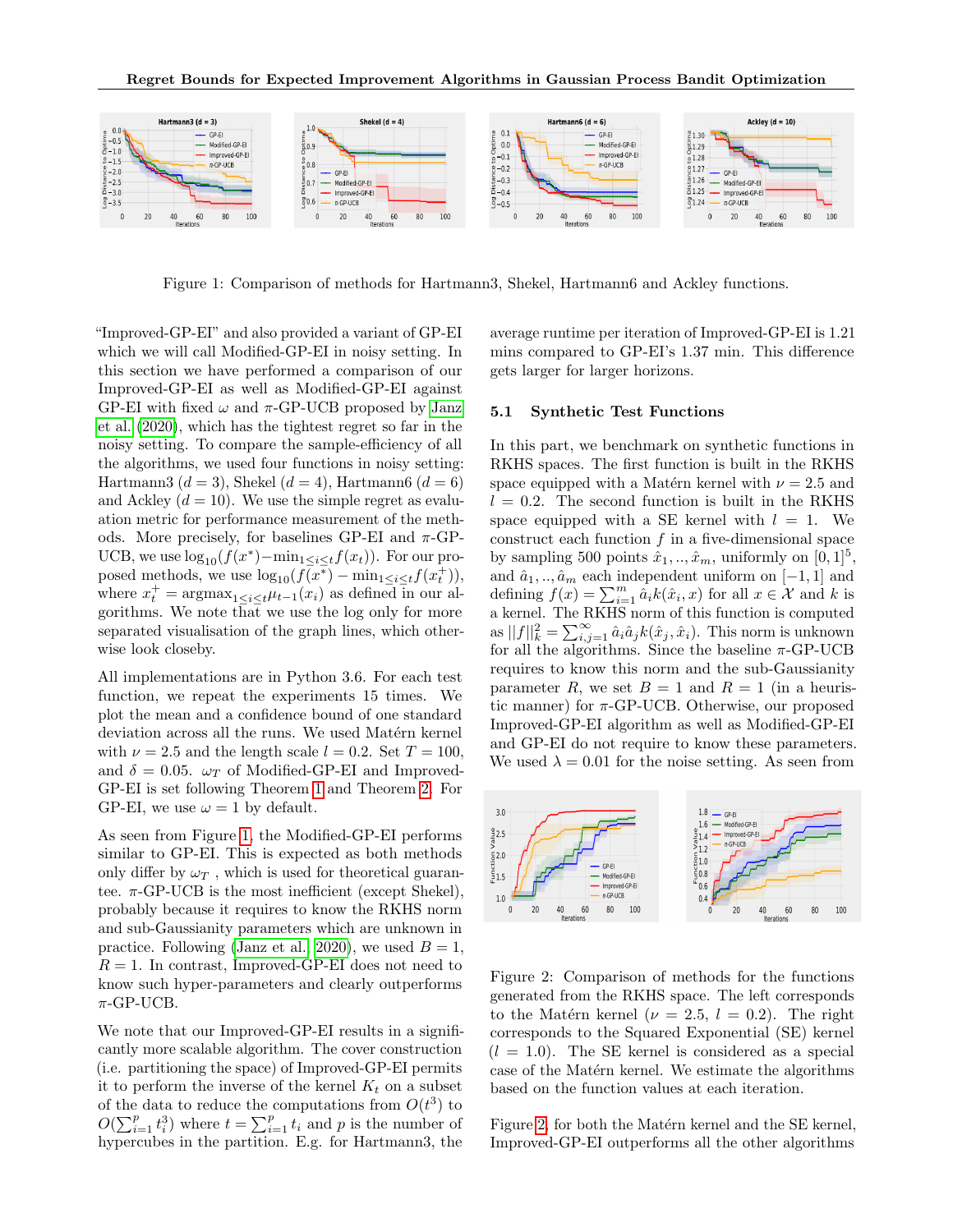while Modified-GP-EI and GP-EI show competitive performance. Improved-GP-EI performs better than Modified-GP-EI because it avoids using a large global scale variance parameter  $\omega_T$ . Improved-GP-EI uses  $\omega_T$ growing only poly-logarithmically with  $T$ .  $\pi$ -GP-UCB is outperformed by the EI based algorithms which are parameter-free. This is also observed in [\(Chowdhury](#page-8-5) [et al., 2017\)](#page-8-5). We agree with [Chowdhury et al. \(2017\)](#page-8-5) that the UCB-based algorithms are somewhat less robust on the choice of kernel than EI-based algorithms.

# 6 Conclusion

We have demonstrated that GP-EI can converge with standard incumbent defined as the current best value of the GP predictive mean. Further we have proposed a variant of GP-EI, called Improved GP-EI which converges for every  $\nu > 1$  and every  $d \geq 1$ . The empirical results have demonstrated the effectiveness of our proposed Improved GP-EI.

### Acknowledgements

This research was partially funded by the Australian Government through the Australian Research Council (ARC). Prof Venkatesh is the recipient of an ARC Australian Laureate Fellowship (FL170100006).

### References

- <span id="page-8-12"></span>On the convergence rates of expected improvement methods. Operations Research, 64(6):1515–1528, 2016. Winner, INFORMS Simulation Society Outstanding Publication Award, 2017.
- <span id="page-8-8"></span>Yasin Abbasi-yadkori, Dávid Pál, and Csaba Szepesvári. Improved algorithms for linear stochastic bandits. In J. Shawe-Taylor, R. Zemel, P. Bartlett, F. Pereira, and K. Q. Weinberger, editors, Advances in Neural Information Processing Systems, volume 24, pages 2312–2320. Curran Associates, Inc., 2011. URL [https:](https://proceedings.neurips.cc/paper/2011/file/e1d5be1c7f2f456670de3d53c7b54f4a-Paper.pdf) [//proceedings.neurips.cc/paper/2011/file/](https://proceedings.neurips.cc/paper/2011/file/e1d5be1c7f2f456670de3d53c7b54f4a-Paper.pdf) [e1d5be1c7f2f456670de3d53c7b54f4a-Paper.pdf](https://proceedings.neurips.cc/paper/2011/file/e1d5be1c7f2f456670de3d53c7b54f4a-Paper.pdf).
- <span id="page-8-6"></span>Shipra Agrawal and Navin Goyal. Thompson sampling for contextual bandits with linear payoffs. In Sanjoy Dasgupta and David McAllester, editors, Proceedings of the 30th International Conference on Machine Learning, volume 28 of Proceedings of Machine Learning Research, pages 127–135, Atlanta, Georgia, USA, 17–19 Jun 2013. PMLR.
- <span id="page-8-2"></span>Sreejith Balakrishnan, Quoc Phong Nguyen, Bryan Kian Hsiang Low, and Harold Soh. Efficient exploration of reward functions in inverse reinforcement learning via bayesian optimization, 2020.
- <span id="page-8-0"></span>James Bergstra, Rémi Bardenet, Yoshua Bengio, and Balázs Kégl. Algorithms for hyper-parameter optimization. In J. Shawe-Taylor, R. Zemel, P. Bartlett, F. Pereira, and K. Q. Weinberger, editors, Advances in Neural Information Processing Systems, volume 24, pages 2546–2554. Curran Associates, Inc., 2011. URL [https:](https://proceedings.neurips.cc/paper/2011/file/86e8f7ab32cfd12577bc2619bc635690-Paper.pdf) [//proceedings.neurips.cc/paper/2011/file/](https://proceedings.neurips.cc/paper/2011/file/86e8f7ab32cfd12577bc2619bc635690-Paper.pdf) [86e8f7ab32cfd12577bc2619bc635690-Paper.pdf](https://proceedings.neurips.cc/paper/2011/file/86e8f7ab32cfd12577bc2619bc635690-Paper.pdf).
- <span id="page-8-10"></span>Felix Berkenkamp, Matteo Turchetta, Angela Schoellig, and Andreas Krause. Safe model-based reinforcement learning with stability guarantees. In I. Guyon, U. V. Luxburg, S. Bengio, H. Wallach, R. Fergus, S. Vishwanathan, and R. Garnett, editors, Advances in Neural Information Processing Systems, volume 30, pages 908–918. Curran Associates, Inc., 2017. URL [https:](https://proceedings.neurips.cc/paper/2017/file/766ebcd59621e305170616ba3d3dac32-Paper.pdf) [//proceedings.neurips.cc/paper/2017/file/](https://proceedings.neurips.cc/paper/2017/file/766ebcd59621e305170616ba3d3dac32-Paper.pdf) [766ebcd59621e305170616ba3d3dac32-Paper.pdf](https://proceedings.neurips.cc/paper/2017/file/766ebcd59621e305170616ba3d3dac32-Paper.pdf).
- <span id="page-8-9"></span>Felix Berkenkamp, Angela P. Schoellig, and Andreas Krause. No-regret bayesian optimization with unknown hyperparameters. Journal of Machine Learning Research, 20(50):1–24, 2019.
- <span id="page-8-11"></span>Ilija Bogunovic, Jonathan Scarlett, Stefanie Jegelka, and Volkan Cevher. Adversarially robust optimization with gaussian processes. NIPS'18, page 5765–5775, Red Hook, NY, USA, 2018. Curran Associates Inc.
- <span id="page-8-4"></span>Adam D. Bull. Convergence rates of efficient global optimization algorithms. J. Mach. Learn. Res., 12: 2879–2904, November 2011. ISSN 1532-4435.
- <span id="page-8-5"></span>Sayak Ray Chowdhury, Aditya Gopalan, and abc. On kernelized multi-armed bandits. ICML'17, page 844–853. JMLR.org, 2017.
- <span id="page-8-3"></span>Nando De Freitas, Alex J. Smola, and Masrour Zoghi. Exponential regret bounds for gaussian process bandits with deterministic observations. In Proceedings of the 29th International Coference on International Conference on Machine Learning, ICML'12, page 955–962, Madison, WI, USA, 2012. Omnipress. ISBN 9781450312851.
- <span id="page-8-7"></span>José Miguel Hernández-Lobato, Matthew W Hoffman, and Zoubin Ghahramani. Predictive entropy search for efficient global optimization of black-box functions. In Z. Ghahramani, M. Welling, C. Cortes, N. Lawrence, and K. Q. Weinberger, editors, Advances in Neural Information Processing Systems, volume 27. Curran Associates, Inc., 2014.
- <span id="page-8-1"></span>Matthew Hoffman, Bobak Shahriari, and Nando Freitas. On correlation and budget constraints in modelbased bandit optimization with application to automatic machine learning. In Samuel Kaski and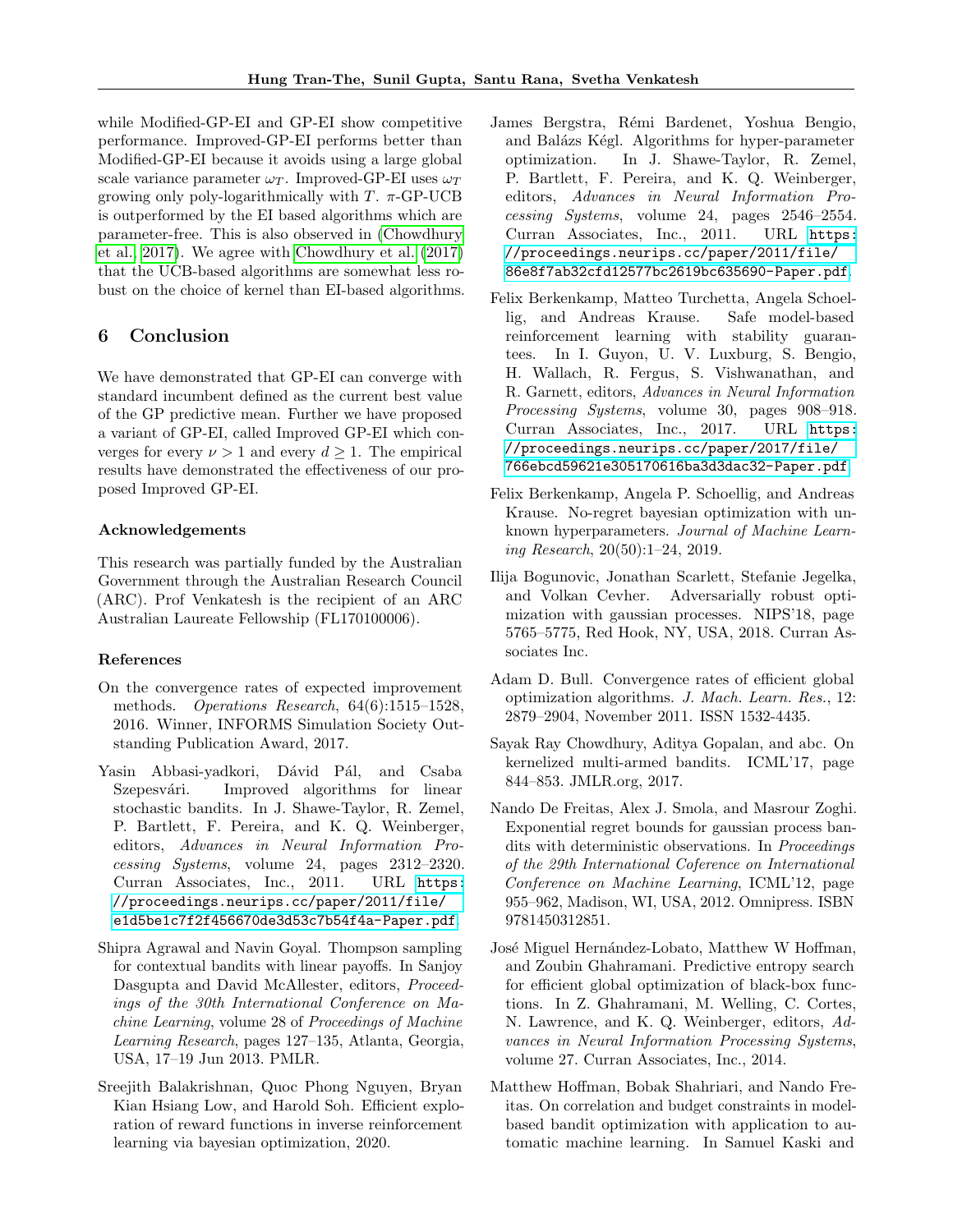Jukka Corander, editors, Proceedings of the Seventeenth International Conference on Artificial Intelligence and Statistics, volume 33 of Proceedings of Machine Learning Research, pages 365–374, Reykjavik, Iceland, 22–25 Apr 2014. PMLR. URL [http:](http://proceedings.mlr.press/v33/hoffman14.html) [//proceedings.mlr.press/v33/hoffman14.html](http://proceedings.mlr.press/v33/hoffman14.html).

- <span id="page-9-15"></span>David Janz, David Burt, and Javier Gonzalez. Bandit optimisation of functions in the matérn kernel rkhs. In Silvia Chiappa and Roberto Calandra, editors, Proceedings of the Twenty Third International Conference on Artificial Intelligence and Statistics, volume 108 of Proceedings of Machine Learning Research, pages 2486–2495. PMLR, 26–28 Aug 2020.
- <span id="page-9-0"></span>Daniel Lizotte, Tao Wang, Michael Bowling, and Dale Schuurmans. Automatic gait optimization with gaussian process regression. IJCAI'07, page 944–949, San Francisco, CA, USA, 2007. Morgan Kaufmann Publishers Inc.
- <span id="page-9-8"></span>Gustavo Malkomes and Roman Garnett. Automating bayesian optimization with bayesian optimization. In S. Bengio, H. Wallach, H. Larochelle, K. Grauman, N. Cesa-Bianchi, and R. Garnett, editors, Advances in Neural Information Processing Systems, volume 31. Curran Associates, Inc., 2018. URL [https:](https://proceedings.neurips.cc/paper/2018/file/2b64c2f19d868305aa8bbc2d72902cc5-Paper.pdf) [//proceedings.neurips.cc/paper/2018/file/](https://proceedings.neurips.cc/paper/2018/file/2b64c2f19d868305aa8bbc2d72902cc5-Paper.pdf) [2b64c2f19d868305aa8bbc2d72902cc5-Paper.pdf](https://proceedings.neurips.cc/paper/2018/file/2b64c2f19d868305aa8bbc2d72902cc5-Paper.pdf).
- <span id="page-9-2"></span>R. Marchant and F. Ramos. Bayesian optimisation for intelligent environmental monitoring. In 2012 IEEE/RSJ International Conference on Intelligent Robots and Systems, pages 2242–2249, 2012. doi: 10.1109/IROS.2012.6385653.
- <span id="page-9-1"></span>Ruben Martinez-cantin, Nando de Freitas, Arnaud Doucet, and José A. Castellanos. Active policy learning for robot planning and exploration under uncertainty. In IN PROCEEDINGS OF ROBOTICS: SCIENCE AND SYSTEMS, 2007.
- <span id="page-9-5"></span>J. Močkus. On bayesian methods for seeking the extremum. In G. I. Marchuk, editor, Optimization Techniques IFIP Technical Conference Novosibirsk, July 1–7, 1974, pages 400–404, Berlin, Heidelberg, 1975. Springer Berlin Heidelberg. ISBN 978-3-540- 37497-8.
- <span id="page-9-9"></span>Vu Nguyen and Michael A. Osborne. Knowing the what but not the where in Bayesian optimization. In Hal Daumé III and Aarti Singh, editors, *Proceed*ings of the 37th International Conference on Machine Learning, volume 119 of Proceedings of Machine Learning Research, pages 7317–7326. PMLR, 13–18 Jul 2020.
- <span id="page-9-11"></span>Vu Nguyen, Sunil Gupta, Santu Rana, Cheng Li, and Svetha Venkatesh. Regret for expected improvement over the best-observed value and stopping condition. In Min-Ling Zhang and Yung-Kyun Noh, editors,

Proceedings of the Ninth Asian Conference on Machine Learning, volume 77 of Proceedings of Machine Learning Research, pages 279–294. PMLR, 15–17 Nov 2017.

- <span id="page-9-6"></span>Michael A. Osborne. Bayesian gaussian processes for sequential prediction, optimisation and quadrature. 2010.
- <span id="page-9-7"></span>Chao Qin, Diego Klabjan, and Daniel Russo. Improving the expected improvement algorithm. In Proceedings of the 31st International Conference on Neural Information Processing Systems, NIPS'17, page 5387–5397, Red Hook, NY, USA, 2017. Curran Associates Inc. ISBN 9781510860964.
- <span id="page-9-13"></span>Carl Edward Rasmussen and Christopher K. I. Williams. Gaussian Processes for Machine Learning (Adaptive Computation and Machine Learning). The MIT Press, 2005. ISBN 026218253X.
- <span id="page-9-4"></span>Jonathan Scarlett, Ilija Bogunovic, and Volkan Cevher. Lower bounds on regret for noisy Gaussian process bandit optimization. In Satyen Kale and Ohad Shamir, editors, Proceedings of the 2017 Conference on Learning Theory, volume 65 of Proceedings of Machine Learning Research, pages 1723–1742, Amsterdam, Netherlands, 07–10 Jul 2017. PMLR.
- <span id="page-9-3"></span>Jasper Snoek, Hugo Larochelle, and Ryan P. Adams. Practical bayesian optimization of machine learning algorithms. In Proceedings of the 25th International Conference on Neural Information Processing Systems - Volume 2, NIPS'12, page 2951–2959, Red Hook, NY, USA, 2012. Curran Associates Inc.
- <span id="page-9-14"></span>Niranjan Srinivas, Andreas Krause, Sham M. Kakade, and Matthias W. Seeger. Information-theoretic regret bounds for gaussian process optimization in the bandit setting. IEEE Trans. Inf. Theor., 58 (5):3250–3265, May 2012. ISSN 0018-9448. doi: 10.1109/TIT.2011.2182033. URL [http://dx.doi.](http://dx.doi.org/10.1109/TIT.2011.2182033) [org/10.1109/TIT.2011.2182033](http://dx.doi.org/10.1109/TIT.2011.2182033).
- <span id="page-9-12"></span>Michael L. Stein. Interpolation of spatial data. Springer Series in Statistics. Springer-Verlag, New York, 1999. ISBN 0-387-98629-4. doi: 10.1007/ 978-1-4612-1494-6. URL [http://dx.doi.org/10.](http://dx.doi.org/10.1007/978-1-4612-1494-6) [1007/978-1-4612-1494-6](http://dx.doi.org/10.1007/978-1-4612-1494-6). Some theory for Kriging.
- <span id="page-9-10"></span>Hung Tran-The, Sunil Gupta, Santu Rana, Huong Ha, and Svetha Venkatesh. Sub-linear regret bounds for bayesian optimisation in unknown search spaces. In H. Larochelle, M. Ranzato, R. Hadsell, M. F. Balcan, and H. Lin, editors, Advances in Neural Information Processing Systems, volume 33, pages 16271–16281. Curran Associates, Inc., 2020. URL [https:](https://proceedings.neurips.cc/paper/2020/file/bb073f2855d769be5bf191f6378f7150-Paper.pdf) [//proceedings.neurips.cc/paper/2020/file/](https://proceedings.neurips.cc/paper/2020/file/bb073f2855d769be5bf191f6378f7150-Paper.pdf) [bb073f2855d769be5bf191f6378f7150-Paper.pdf](https://proceedings.neurips.cc/paper/2020/file/bb073f2855d769be5bf191f6378f7150-Paper.pdf).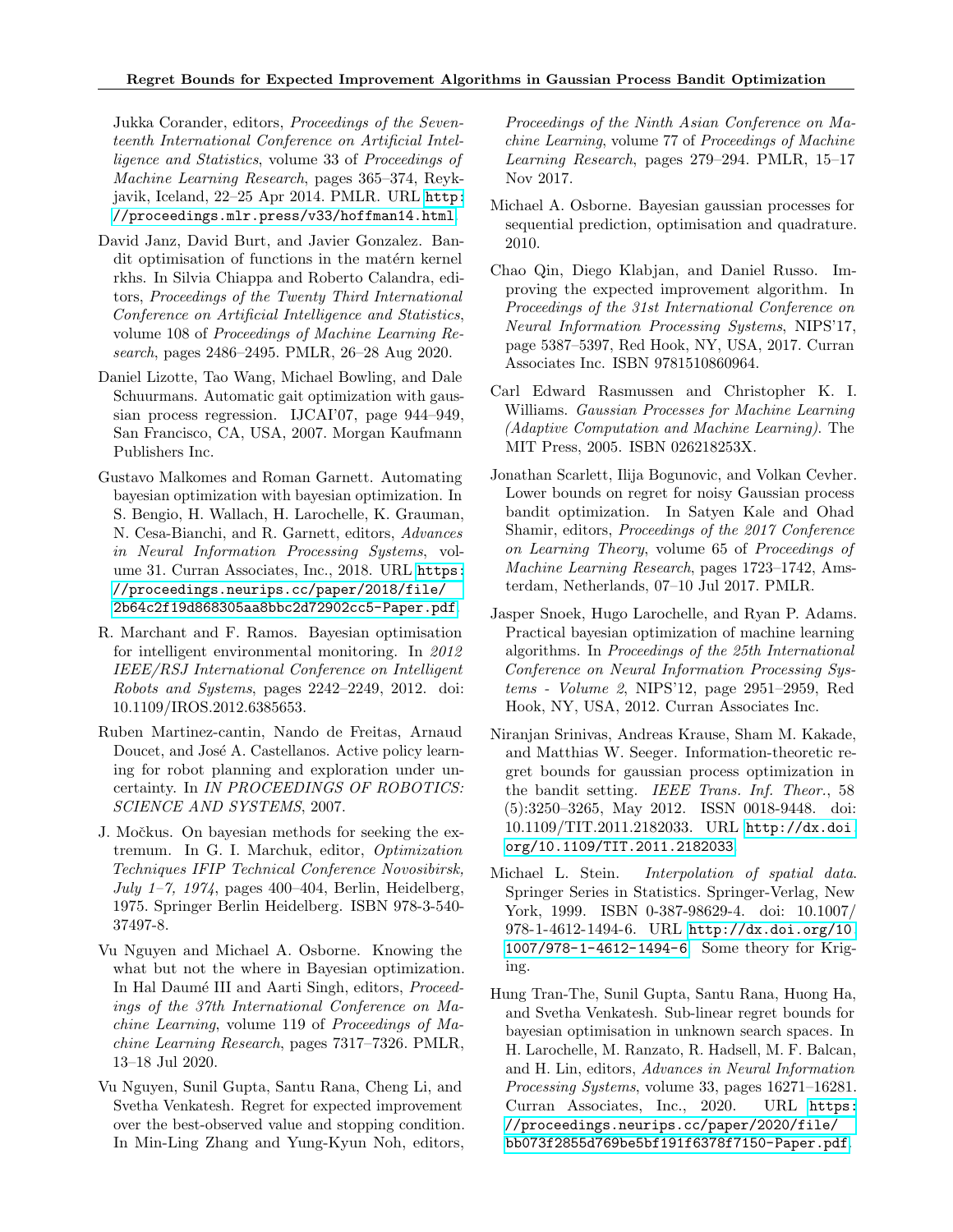- <span id="page-10-1"></span>Hung Tran-The, Sunil Gupta, Santu Rana, and Svetha Venkatesh. Bayesian optimistic optimisation with exponentially decaying regret. In Marina Meila and Tong Zhang, editors, Proceedings of the 38th International Conference on Machine Learning, volume 139 of Proceedings of Machine Learning Research, pages 10390–10400. PMLR, 18–24 Jul 2021.
- <span id="page-10-3"></span>Sattar Vakili, Kia Khezeli, and Victor Picheny. On information gain and regret bounds in gaussian process bandits. In Arindam Banerjee and Kenji Fukumizu, editors, Proceedings of The 24th International Conference on Artificial Intelligence and Statistics, volume 130 of Proceedings of Machine Learning Research, pages 82–90. PMLR, 13–15 Apr 2021.
- <span id="page-10-6"></span>Michal Valko, Nathan Korda, Rémi Munos, Ilias Flaounas, and Nello Cristianini. Finite-time analysis of kernelised contextual bandits. In Proceedings of the Twenty-Ninth Conference on Uncertainty in Artificial Intelligence, UAI'13, page 654–663, Arlington, Virginia, USA, 2013. AUAI Press.
- <span id="page-10-4"></span>Francesco Vivarelli. Studies on the generalisation of gaussian processes and bayesian neural networks. In PhD thesis. Aston University, 1998.
- <span id="page-10-7"></span>Akifumi Wachi and Yanan Sui. Safe reinforcement learning in constrained Markov decision processes. In Hal Daumé III and Aarti Singh, editors, Proceedings of the 37th International Conference on Machine Learning, volume 119 of Proceedings of Machine Learning Research, pages 9797–9806, Virtual, 13–18 Jul 2020. PMLR.
- <span id="page-10-2"></span>Ziyu Wang and Nando de Freitas. Theoretical analysis of bayesian optimisation with unknown gaussian process hyper-parameters, 2014.
- <span id="page-10-0"></span>Aaron Wilson, Alan Fern, and Prasad Tadepalli. Using trajectory data to improve bayesian optimization for reinforcement learning. Journal of Machine Learning Research, 15(8):253–282, 2014. URL [http://jmlr.](http://jmlr.org/papers/v15/wilson14a.html) [org/papers/v15/wilson14a.html](http://jmlr.org/papers/v15/wilson14a.html).
- <span id="page-10-5"></span>Dawei Zhan and Huanlai Xing. Expected improvement for expensive optimization: a review. J. Glob. Optim., 78(3):507–544, 2020. doi: 10.1007/ s10898-020-00923-x. URL [https://doi.org/10.](https://doi.org/10.1007/s10898-020-00923-x) [1007/s10898-020-00923-x](https://doi.org/10.1007/s10898-020-00923-x).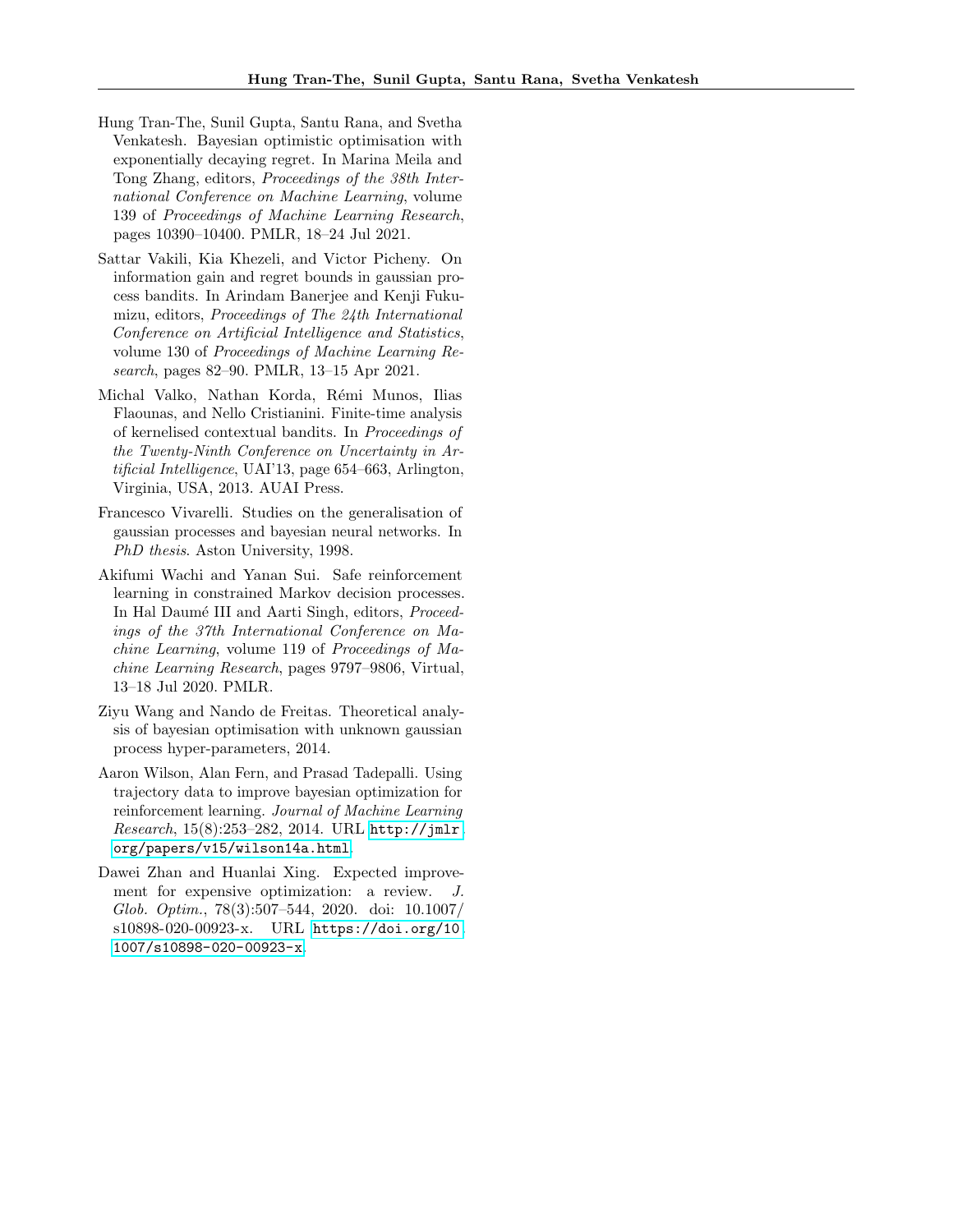# Supplementary Material: Regret Bounds for Expected Improvement Algorithms in Gaussian Process Bandit Optimization

Before providing the theoretical results and the additional experiments, we summarize some important notations used in our proofs in Table 2 and in section A we first explain the derivation of the EI acquisition function in Section 2.3. Next, in Section B and C we provide the proof for Theorem 1 and Theorem 2 in the main paper, respectively.

|  | Table 1: A summary of the notations used in the paper. |  |
|--|--------------------------------------------------------|--|
|  |                                                        |  |

| Common                                         | Definition                                                                                                                     |
|------------------------------------------------|--------------------------------------------------------------------------------------------------------------------------------|
| $\boldsymbol{d}$                               | the number of dimensions of the search space $\mathcal X$                                                                      |
| $x^*$                                          | $\arg\max_{x \in \mathcal{X}} f(x)$ , an optimal                                                                               |
| B                                              | the upper bound of the RKHS norm                                                                                               |
| $_{R}$                                         | the sub-Gaussianity parameter of the noise                                                                                     |
| $\nu$                                          | the parameter controlling the smoothness of the function                                                                       |
|                                                | the lengthscale of the kernel                                                                                                  |
| $\alpha_t^{EI}(x)$                             | the EI acquisition function at iteration $t$                                                                                   |
|                                                | the incumbent of EI                                                                                                            |
| $\Phi(z)$                                      | the standard normal distribution function                                                                                      |
| $\phi(z)$                                      | the density function                                                                                                           |
| $\tau(z)$                                      | $z\Phi(z) + \phi(z)$ which is a increasing function                                                                            |
| <b>Section B</b>                               |                                                                                                                                |
| $\omega_t$                                     | the replacement of $\omega$ in the noisy setting                                                                               |
| $x_t^+$                                        | $x_t^+ = \text{argmax} \{ \mu_{t-1}(x_i) \}_{x_i \in \mathcal{D}_{t-1}}$                                                       |
| $\mu_t^+$                                      | the best GP predictive mean, $\mu_t^+ = \max{\mu_{t-1}(x_i)}_{x_i \in \mathcal{D}_t}$                                          |
| $\gamma_t$                                     | the maximum information gain up to $t$ iterations                                                                              |
| Section C                                      |                                                                                                                                |
| $\boldsymbol{b}$                               | the constant defined as $b = \frac{d+1}{d+2\nu}$                                                                               |
| q                                              | the constant defined as $q = \frac{d(d+1)}{d(d+2)+2\nu}$                                                                       |
| $\rho_A$                                       | the diameter of the hypercube $A$                                                                                              |
|                                                | the subset of $\mathcal{D}_t$ in A                                                                                             |
|                                                | the kernel matrix, defined as $K_t^A = [k(x, x')]_{x, x' \in \mathcal{D}_t^A}$                                                 |
| $\mathcal{D}^A_t \over K^A_t \over \gamma^A_t$ | the information gain for A, defined as $\gamma_t^A = \frac{1}{2} \log \dot{I} + \lambda^{-1} K_t^A $ (See (Janz et al., 2020)) |
| $\mathcal{A}_t$                                | the set of the newly created hypercubes at iteration t and the hypercubes of $\mathcal{A}_{t-1}$ that were not split           |

## A Derivation of the Expected Improvement in Section 2.3.

Set  $I_t(x) = \max\{0, f(x) - \mu_t^+\}$ .  $I_t(x)$  is positive when the prediction is higher than the best value known thus far. Otherwise,  $I_t(x)$  is set to zero. The new query point is found by maximizing the expected improvement:

$$
x = \operatorname{argmax}_{x} \mathbb{E}(I_t(x)).
$$

As defined in Section 3.2, for every  $x \in \mathcal{X}$ , the posterior distribution of  $f(x)$ , at iteration t, is  $\mathcal{N}(\mu_{t-1}(x), \omega^2 \sigma_{t-1}^2(x))$ . Therefore, the likelihood of improvement  $I_t$  on a normal posterior distribution characterized by  $\mu_{t-1}(x), \omega \sigma_{t-1}(x)$ can be computed from the normal density function:

$$
\frac{1}{\sqrt{2\pi}\omega\sigma_t(x)}\exp(-\frac{(\mu_t(x)-f(x)-I_t(x))^2}{2\omega^2\sigma_t^2(x)}).
$$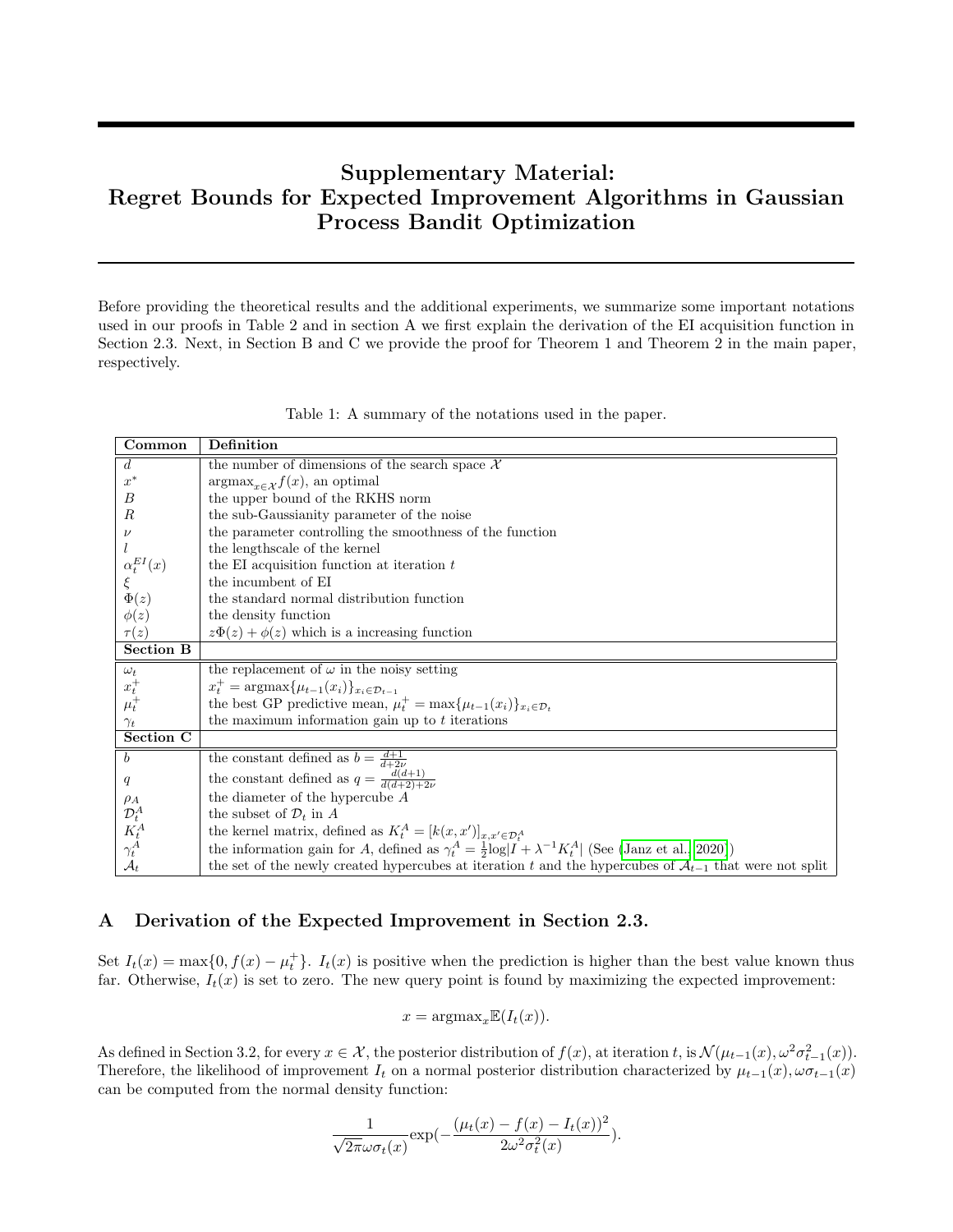The expected improvement is the integral over this function:

$$
\mathbb{E}(I_t) = \int_{I_t=0}^{I_t=\infty} I_t \frac{1}{\sqrt{2\pi}\omega\sigma_t(x)} \exp(-\frac{(\mu_{t-1}(x) - f(x) - I_t(x))^2}{2\omega^2\sigma_t^2(x)}) dt
$$
  
\n
$$
= \omega\sigma_t(x) \left[\frac{\mu_{t-1}(x) - \mu_t^+}{\omega\sigma_{t-1}(x)} \Phi(\frac{\mu_{t-1}(x) - \mu_t^+}{\omega\sigma_{t-1}(x)}) + \phi(\frac{\mu_{t-1}(x) - \mu_t^+}{\omega\sigma_{t-1}(x)})\right]
$$
  
\n
$$
= (\mu_{t-1}(x) - \mu_t^+) \Phi(\frac{\mu_{t-1}(x) - \mu_t^+}{\omega\sigma_{t-1}(x)}) + \omega\sigma_{t-1}(x) \phi(\frac{\mu_{t-1}(x) - \mu_t^+}{\omega\sigma_{t-1}(x)})
$$

Setting  $u = \mu_{t-1}(x) - \mu_t^+$  and  $v = \omega \sigma_{t-1}(x)$ , and  $\rho(u, v) = u \Phi(\frac{u}{v}) + v \phi(\frac{u}{v})$ , we obtain the formula of EI as :

$$
\alpha_t^{EI}(x) = \rho(u, v) = \rho(\mu_{t-1}(x) - \mu_t^+, \omega \sigma_{t-1}(x)).
$$

# B Proof of Theorem 1

Instead of upper bounding directly the simple regret, we will seek to upper bound the sum  $\sum_{t=1}^{T} r_t$  to exploit the results from the maximum information gain  $(\gamma_T)$  in the noisy setting. The proof for Theorem 1 involves two steps.

- Upper bounding the instantaneous regret  $r_t = f(x^*) f(x_t^+)$ .
- Upper bounding the sum  $\sum_{t=1}^{T} r_t$

# **B.1** Upper bounding the instantaneous regret  $r_t = f(x^*) - f(x_t^+)$ :

To obtain a bound on  $r_t$ , we break down  $r_t$  into two terms as follows:

$$
r_t = f(x^*) - f(x_t^+)
$$
  
= 
$$
\underbrace{f(x^*) - \mu_t^+}_{\text{Term 1}} + \underbrace{\mu_t^+ - f(x_t^+)}_{\text{Term 2}}
$$

Upper Bounding Term 1. First, we provide the lower bound and upper bound for the acquisition function  $\alpha_t^{EI}(x)$  in the noisy setting. These bounds are similar to those in the noiseless setting (See Lemma 4).

<span id="page-12-0"></span>**Lemma 6** (Based on Lemma 9 of [\(Wang and de Freitas, 2014\)](#page-10-2)). Pick  $\delta \in (0,1)$ . For  $x \in \mathcal{X}$ ,  $t \in \mathbb{N}$ , set  $I_t(x) = max\{0, f(x) - \mu_t^+\}$ . Then with probability at least  $1 - \delta$  we have

$$
I_t(x) - \beta_t \sigma_{t-1}(x) \le \alpha_t^{EI}(x) \le I_t(x) + (\beta_t + \omega_t) \sigma_{t-1}(x).
$$

*Proof.* If  $\sigma_{t-1}(x) = 0$  then  $\alpha_t^{EI}(x) = I_t(x)$ , which makes the result trivial. We now assume that  $\sigma_{t-1}(x) > 0$ . Set  $q = \frac{f(x) - \mu_t^+}{\sigma_{t-1}(x)}$  and  $u = \frac{\mu_{t-1}(x) - \mu_t^+}{\sigma_{t-1}(x)}$ . Then we have that

$$
\alpha_t^{EI}(x) = \omega_t \sigma_{t-1}(x) \tau(\frac{u}{\omega_t}).
$$

By Lemma [11,](#page-15-0) we have that  $|u-q| \leq \beta_t$  with probability  $1-\delta$ . Set  $\tau(z) = z\Phi(z) + \phi(z)$ . As  $\tau'(z) = \Phi(z) \in [0,1]$ ,  $\tau$  is non-decreasing and  $\tau(z) \leq 1 + z$  for  $z > 0$ . Hence,

$$
\alpha_t^{EI}(x) \leq \omega_t \sigma_{t-1}(x) \tau(\frac{\max\{0, q\} + \beta_t}{\omega_t})
$$
  

$$
\leq \omega_t \sigma_{t-1}(x) (\frac{\max\{0, q\} + \beta_t}{\omega_t} + 1)
$$
  

$$
= I_t(x) + (\beta_t + \omega_t) \sigma_{t-1}(x)
$$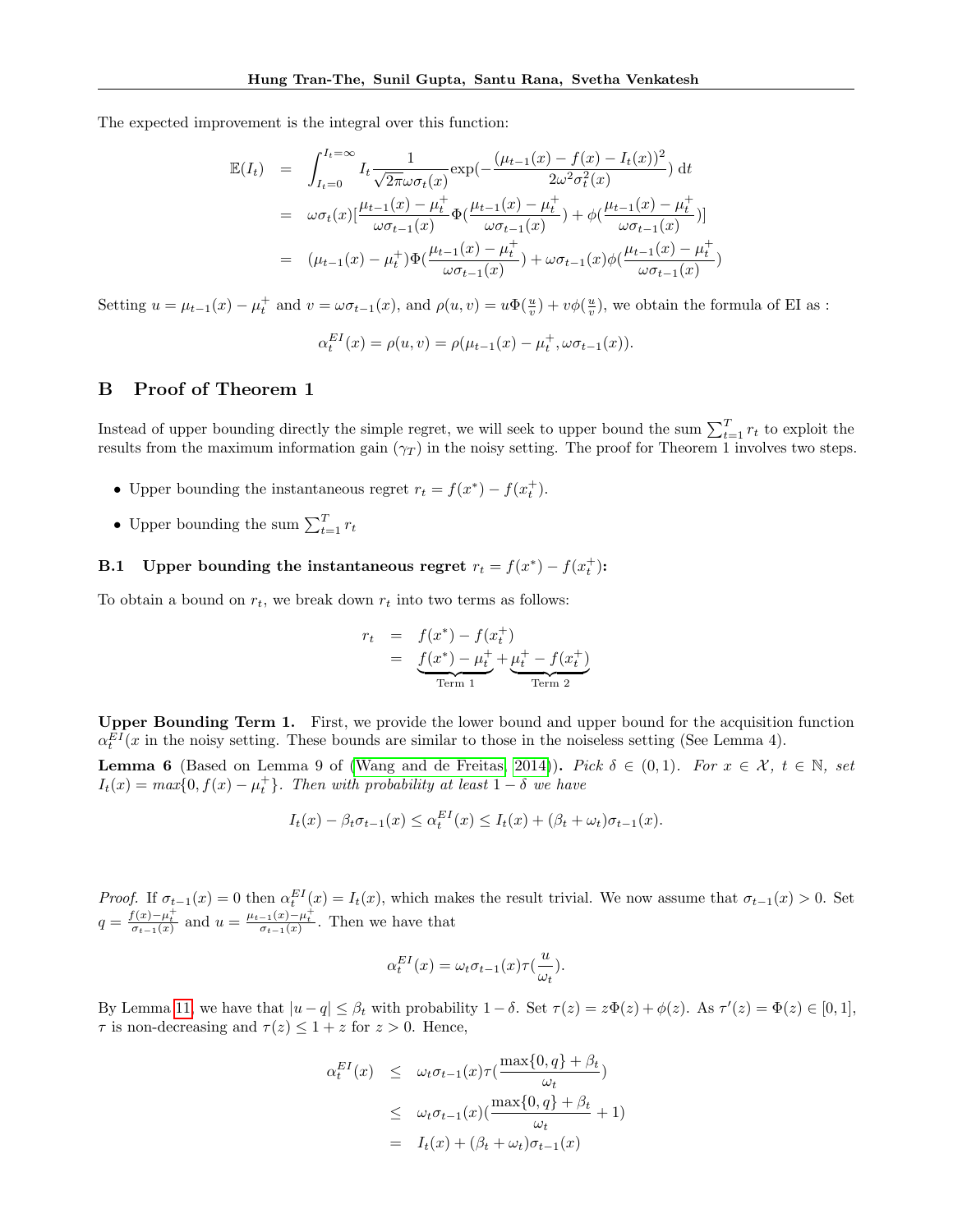If  $I_t(x) = 0$  then the lower bound is trivial as  $\alpha_t^{EI}(x)$  is non-negative. Thus suppose  $I_t(x) > 0$ . Since  $\alpha_t^{EI}(x) \ge 0$ and  $\tau(z) \geq 0$  for all z, and  $\tau(z) = z + \tau(-z) \geq z$ . Therefore,

$$
\alpha_t^{EI}(x) \geq \omega_t \sigma_{t-1}(x) \tau(\frac{q - \beta_t}{\omega_t})
$$
  
 
$$
\geq \omega_t \sigma_{t-1}(x) (\frac{q - \beta_t}{\omega_t})
$$
  
 
$$
= I_t(x) - \beta_t \sigma_{t-1}(x)
$$

<span id="page-13-1"></span>Now we will use the results from Lemma [6](#page-12-0) to upper bound Term 1 as in the follow lemma. **Lemma 7.** Pick  $\delta \in (0, 0.5)$ . Then with probability at least  $1 - 2\delta$  we have

$$
f(x^*) - \mu_t^+ \leq \frac{\tau(\frac{\beta_t}{\omega_t})}{\tau(-\frac{\beta_t}{\omega_t})}(max\{0, f(x_t) - \mu_{t-1}^+\} + (\beta_t + \omega_t)\sigma_{t-1}(x_t)).
$$

*Proof.* If  $\sigma_{t-1}(x^*) = 0$  then by definition of  $\alpha_t^{EI}(x)$ , we have  $\alpha_t^{EI}(x^*) = I_t(x^*)$ . We have

$$
I_t(x^*) = \alpha_t^{EI}(x^*)
$$
  
\n
$$
\leq \alpha_t^{EI}(x_t)
$$
  
\n
$$
\leq \max\{0, f(x_t) - \mu_t^+\} + (\beta_t + \omega_t)\sigma_{t-1}(x_t)
$$
  
\n
$$
\leq \frac{\tau(\frac{\beta_t}{\omega_t})}{\tau(-\frac{\beta_t}{\omega_t})}(\max\{0, f(x_t) - \mu_{t-1}^+\} + (\beta_t + \omega_t)\sigma_{t-1}(x_t)),
$$

where in the first inequality, we use the definition  $\alpha_t^{EI}(x_t) = \max_{x \in \mathcal{X}} \alpha_t^{EI}(x)$ . In the second inequality, we use Lemma [6.](#page-12-0) The third inequality holds since  $\frac{\tau(\frac{\beta_t}{\omega_t})}{\zeta}$  $\frac{\tau(\frac{L}{\omega_t})}{\tau(-\frac{\beta_t}{\omega_t})} \geq \frac{\tau(0)}{\tau(0)} = 1$  due to the fact that function  $\tau(z)$  is an increasing function. Thus, the lemma holds with probability  $1 - \delta$ .

We now consider  $\sigma_{t-1}(x^*) > 0$ . If  $f(x^*) < \mu_t^+$  then the lemma will be trivial. We now consider  $f(x^*) \geq \mu_t^+$ . By Lemma [11,](#page-15-0)  $\mu_{t-1}(x^*) - f(x^*) \ge -\beta_t \sigma_{t-1}(x^*)$  with probability 1 – δ. Combining with the fact that  $f(x^*) \ge \mu_t^+$ , we have that  $\frac{\mu_{t-1}(x^*) - \mu_t^+}{\omega_t \sigma_{t-1}(x^*)} \geq \frac{-\beta_t}{\omega_t}$  with probability  $1-\delta$ . On the other hand, following the derivation of the acquisition function EI, we have  $\alpha_t^{EI}(x^*) = \omega_t \sigma_{t-1}(x^*) \tau(\frac{\mu_{t-1}(x^*) - \mu_t^+}{\omega_t \sigma_{t-1}(x^*)})$ . Therefore,  $\alpha_t^{EI}(x^*) \geq \omega_t \sigma_{t-1}(x^*) \tau(-\beta_t/\omega_t)$  with probability  $1 - \delta$  due to the fact that  $\tau(z)$  is an increasing function.

By combining inequalities  $\alpha_t^{EI}(x^*) \geq \omega_t \sigma_{t-1}(x^*) \tau(-\frac{\beta_t}{\omega_t}), \alpha_t^{EI}(x^*) \geq I_t(x^*) - \beta_t \sigma_{t-1}(x^*)$  which is proven in Lemma [6,](#page-12-0) we obtain  $\frac{\beta_t}{(\omega_t \tau(-\frac{\beta_t}{\omega_t}))}\alpha_t^{EI}(x^*) + \alpha_t^{EI}(x^*) \ge I_t(x^*)$ . Now, using the fact that  $\tau(z) = z + \tau(-z)$  for  $z = \frac{\beta_t}{\omega_t}$ , we obtain

<span id="page-13-0"></span>
$$
I_t(x^*) \le \frac{\tau(\frac{\beta_t}{\omega_t})}{\tau(-\frac{\beta_t}{\omega_t})} EI_t(x^*)
$$
\n<sup>(6)</sup>

Г

This inequality [\(6\)](#page-13-0) holds with probability  $1 - \delta$ . Finally, we achieve

$$
f(x^*) - \mu_t^+ \leq I_t(x^*)
$$
  
\n
$$
\leq \frac{\tau(\frac{\beta_t}{\omega_t})}{\tau(-\frac{\beta_t}{\omega_t})} EI_t(x^*)
$$
  
\n
$$
\leq \frac{\tau(\frac{\beta_t}{\omega_t})}{\tau(-\frac{\beta_t}{\omega_t})} EI_t(x_t)
$$
  
\n
$$
\leq \frac{\tau(\frac{\beta_t}{\omega_t})}{\tau(-\frac{\beta_t}{\omega_t})} (\max\{0, f(x_t) - \mu_t^+\} + (\beta_t + \omega_t)\sigma_{t-1}(x_t)),
$$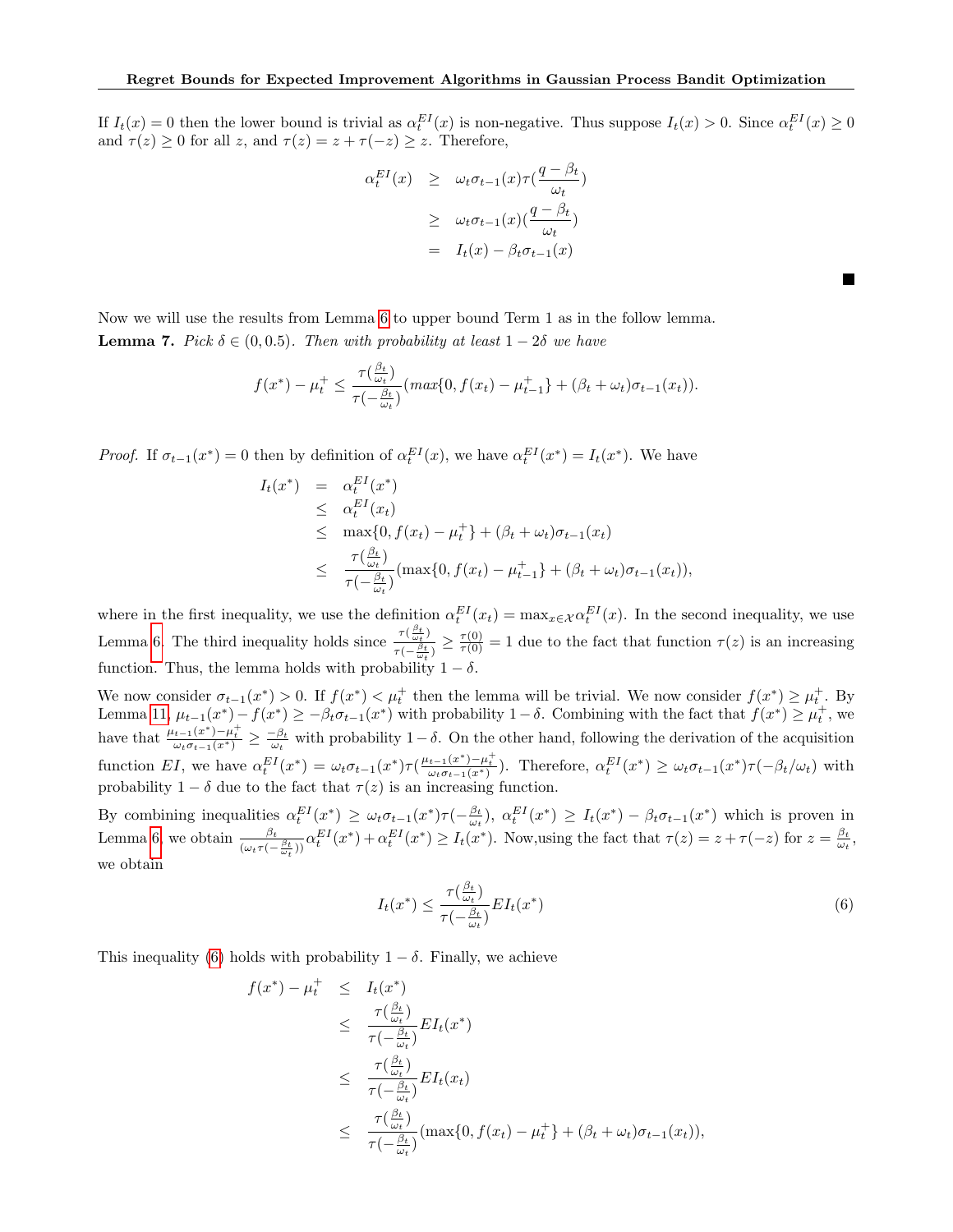where the first inequality holds by the definition of the function  $I_t$ . The second one comes from [\(6\)](#page-13-0). The third one holds by the property of the chosen point  $x_t = \text{argmax}_x \alpha_t^{EI}(x)$ . The final inequality hold due to Lemma [6.](#page-12-0)

Upper bounding Term 2. Bounding Term 2 is our important result. This is represented in the following lemma.

<span id="page-14-1"></span>**Lemma 8.** Pick  $a \delta \in (0,1)$ . Then with probability  $1 - \delta$  we have

$$
\mu_t^+ - f(x_t^+) \le \frac{\beta_t}{\omega_t} (\sqrt{2\pi} (\beta_t + \omega_t) \sigma_{t-1}(x_t) + \sqrt{2\pi} \max\{0, (f(x_t) - \mu_t^+)\}).
$$

*Proof.* By the definition of our GP-EI algorithm,  $x_t^+ = \text{argmax}_{x \in \mathcal{D}_t} \mu_{t-1}(x)$ . It implies that  $\mu_t(x_t^+) = \mu_t^+$ . Hence,

$$
\alpha_t^{EI}(x_t^+) = \omega_t \sigma_{t-1}(x_t^+) \tau(\frac{\mu_t(x_t^+) - \mu_t^+}{\omega_t \sigma_{t-1}(x_t^+)} )
$$
  

$$
= \omega_t \sigma_{t-1}(x_t^+) \tau(0)
$$
  

$$
= \frac{1}{\sqrt{2\pi}} \omega_t \sigma_{t-1}(x_t^+)
$$

Combining this with the fact that  $\alpha_t^{EI}(x_t) = \max_{x \in \mathcal{X}} \alpha_t^{EI}(x)$ , we have

$$
\frac{1}{\sqrt{2\pi}}\omega_t \sigma_t(x_t^+) = \alpha_t^{EI}(x_t^+)
$$
\n
$$
\leq \alpha_t^{EI}(x_t)
$$
\n
$$
\leq \max\{0, f(x_t) - \mu_t^+\} + (\beta_t + \omega_t)\sigma_{t-1}(x_t)
$$

where the inequality holds due to Lemma [6.](#page-12-0) Thus,

.

$$
\omega_t \sigma_{t-1}(x_t^+) \le (\sqrt{2\pi}(\beta_t + \omega_t)\sigma_{t-1}(x_{t+1}) + \sqrt{2\pi} \max\{0, (f(x_t) - \mu_t^+)\})
$$

Finally, we can upper bound  $\mu_t^+ - f(x_t^+)$  with probability  $1 - \delta$  based on [\(7\)](#page-14-0) as follows:

<span id="page-14-0"></span>
$$
\mu_t^+ - f(x_t^+) \leq \beta_t \sigma_{t-1}(x_t^+) \leq \frac{\beta_t}{\omega_t} (\sqrt{2\pi}(\beta_t + \omega_t)\sigma_{t-1}(x_t) + \sqrt{2\pi} \max\{0, (f(x_t) - \mu_t^+)\})
$$

)}) (7)

where in the first inequality,  $\mu_t^+ - f(x_t') \leq \beta_t \sigma_{t-1}(x_t')$  with probability  $1-\delta$  due to Lemma [11.](#page-15-0)  $f(x_t') - f(x_t^+) \leq 0$ because by definition  $x'_t \in \mathcal{D}_t$  and  $x_t^+ = \text{argmax}_{x_i \in \mathcal{D}_t} f(x_i)$ . The second inequality holds with probability  $1 - \delta$ due to Eq[\(7\)](#page-14-0). Thus, the lemma holds with probability  $1 - \delta$ .

Upper bounding the instantaneous regret  $r_t = f(x^*) - f(x_t^+)$ . Combining Term 1 (in Lemma [7\)](#page-13-1) and Term 2 (in Lemma [8\)](#page-14-1), with high probability we have

$$
r_t \leq \left(\frac{\tau(\frac{\beta_t}{\omega_t})}{\tau(-\frac{\beta_t}{\omega_t})} + \sqrt{2\pi} \frac{\beta_t}{\omega_t} \right) [\max\{0, f(x_t) - \mu_t^+\} + (\beta_t + \omega_t)\sigma_{t-1}(x_t)]
$$

Now we make this bound simple. By using the assumption of Theorem 2,  $\omega_t = \sqrt{\gamma_{t-1} + 1 + \ln(\frac{1}{\delta})}$ , we can bound the ratio  $\frac{\tau(\frac{\beta_t}{\omega_t})}{\tau(\frac{\beta_t}{\omega_t})}$  $\frac{\int_{t}^{t} (\omega_t)}{\tau(-\frac{\beta_t}{\omega_t})}$  as follows:

**Lemma 9.** There exists  $C > 0$  and  $\frac{\tau(\frac{\beta_t}{\omega_t})}{\tau(\beta_t)}$  $\frac{\Gamma(\omega_t)}{\tau(-\frac{\beta_t}{\omega_t})} \leq C$  for every  $T \geq 1$  and  $1 \leq t \leq T$ .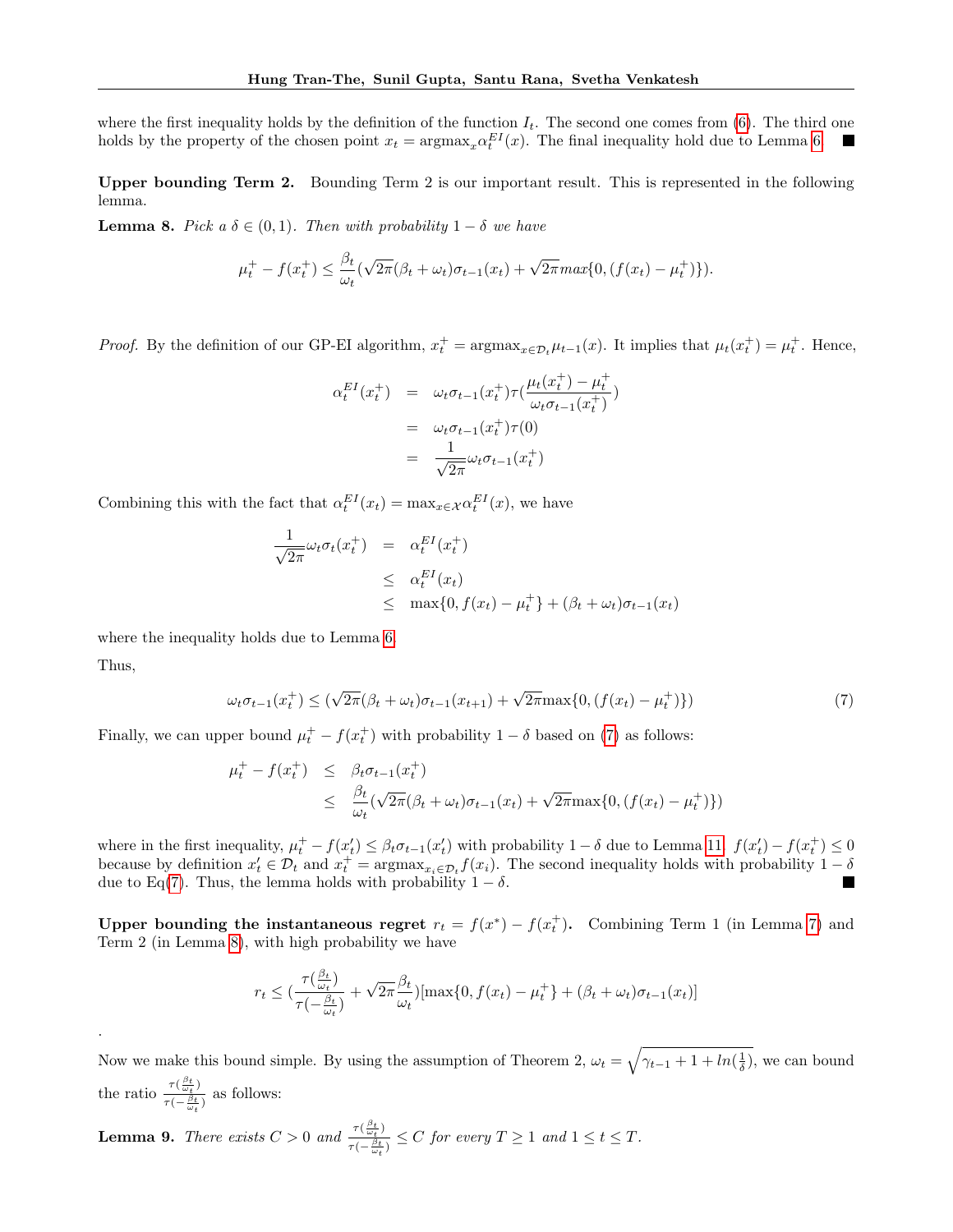*Proof.* By definition,  $\beta_t = B + \sqrt{2(\gamma_{t-1} + 1 + \ln(1/\delta))}$ . Hence,  $\frac{\beta_t}{\omega_t} \leq B + \frac{\beta_t}{\omega_t}$ √ 2. Since the function  $\tau(z)$  is non-decreasing, we have that  $\tau(\frac{\beta_t}{\omega_t}) \leq \tau(B + \frac{1}{2})$ √  $\overline{2}$ ), and  $\tau(-\frac{\beta_t}{\omega_t}) \geq \tau(-B -$ √ 2). Thus,

$$
\frac{\tau(\frac{\beta_t}{\omega_t})}{\tau(-\frac{\beta_t}{\omega_t})}\leq \frac{\tau(B+\sqrt{2})}{\tau(-(B+\sqrt{2}))}.
$$

Setting  $C = \frac{\tau(B+\sqrt{2})}{\tau(A+\sqrt{2})}$  $\frac{\tau(B+\sqrt{2})}{\tau(-(B+\sqrt{2}))}$  which is a constant, we have that  $\frac{\tau(\frac{\beta_t}{\omega_t})}{\tau(-\frac{\beta_t}{\omega_t})}$  $\frac{\sum_{\tau(\frac{\beta t}{\omega_t})}^{t} f(\frac{\beta t}{\omega_t})}{\tau(-\frac{\beta t}{\omega_t})} \leq C$  for every  $T \geq 1$  and  $1 \leq t \leq T$ . The lemma holds.

Thus, we obtain an upper bound on  $r_t$  as follows:

<span id="page-15-1"></span>**Lemma 10.** There exist constant  $C > 0$  such that

$$
r_t \le (C + \sqrt{2\pi}(B + \sqrt{2}))(I_t + (\beta_t + \omega_t)\sigma_{t-1}(x_t)),
$$

where  $I_t = max\{0, f(x_t) - \mu_t^+\}.$ 

Proof.

$$
r_t \leq \left( \frac{\tau(\frac{\beta_t}{\omega_t})}{\tau(-\frac{\beta_t}{\omega_t})} + \sqrt{2\pi} \frac{\beta_t}{\omega_t} \right) [\max\{0, f(x_t) - \mu_t^+\} + (\beta_t + \omega_t)\sigma_{t-1}(x_t)]
$$
  

$$
\leq (C + \sqrt{2\pi}(B + \sqrt{2}))(I_t + (\beta_t + \omega_t)\sigma_{t-1}(x_t)),
$$

# $\textbf{B.2} \quad \textbf{Upper bounding the sum } \sum_{t=1}^T r_t$

Using Lemma [10,](#page-15-1) we obtain an upper bound for  $\sum_{t=1}^{T} r_t$  as follows:

$$
\sum_{t=1}^{T} r_t \le (C + \sqrt{2\pi}B + 2\sqrt{\pi}) \underbrace{\sum_{t=1}^{T-1} I_t + (C + \sqrt{2\pi}B + 2\sqrt{\pi})}_{\text{Term 3}} \underbrace{\sum_{t=0}^{T-1} (\beta_t + \omega_t)\sigma_t(x_{t+1})}_{\text{Term 4}}.
$$

To upper bound the sum, we will go to upper bound Term 3 and Term 4. While Term 4 can be bounded via the maximum information gain similar as in the existing works of GP-UCB and GP-TS [\(Srinivas et al., 2012;](#page-9-14) [Chowdhury et al., 2017\)](#page-8-5), bounding Term 3 is the key step in our proof for the acquisition function GP-EI.

Before providing upper bounds for Term 3 and Term 4, we restate some important results from existing works in the following section.

### B.2.1 Auxiliary Lemmas

<span id="page-15-0"></span>**Lemma 11** (Theorem 2 of [\(Chowdhury et al., 2017\)](#page-8-5)). Pick  $\delta \in (0,1)$ . Fix a horizon  $T > 1$ . We define  $\beta_t = B + R\sqrt{2(\gamma_{t-1} + 1 + \ln(1/\delta))}$  for every  $1 \le t \le T$ . Then

$$
\mathbb{P}(\forall 1 \le t \le T, \forall x \in \mathcal{X}, |f(x) - \mu_{t-1}(x)| \le \beta_t \sigma_{t-1}(x)) \ge 1 - \delta.
$$

<span id="page-15-2"></span>Lemma 12 (Lemma 3 of [\(Chowdhury et al., 2017\)](#page-8-5)). The information gain for the points selected can be expressed in terms of the predictive variances as follows:

$$
I(y_T; f_T) = \frac{1}{2} \sum_{t=1}^{T} \ln(1 + \lambda^{-1} \sigma_{t-1}(x_t)).
$$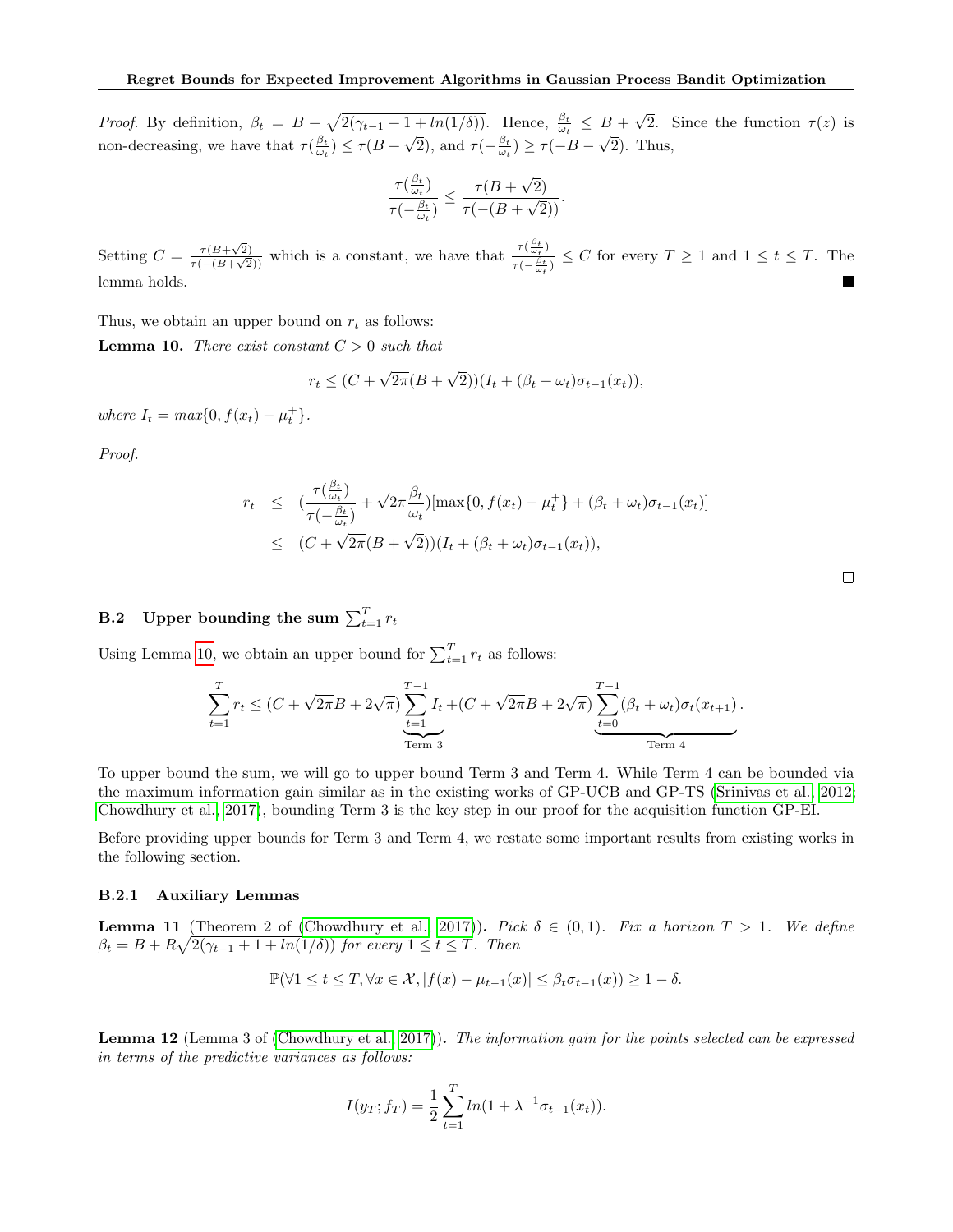**Lemma 13** (Lemma 5 of [\(De Freitas et al., 2012\)](#page-8-3)). When  $f \in H_k(\mathcal{X})$ , then for every  $x, y \in \mathcal{X}$ , we have

$$
|f(x) - f(y)| \le BL||x - y||_1,
$$

where L is a Lipschitz constant in  $H_k(\mathcal{X})$ .

*Proof.* Lemma 5 of [\(De Freitas et al., 2012\)](#page-8-3) holds for functions in an RKHS equipped by a kernel k. The Lipschitz constant is defined as

$$
\sup x \in \mathcal{X} \partial_x \partial x' k(x - x')|_{x' = x}
$$

, so the second derivative on  $k$  is needed. For SE kernel, it alsways holds. For Matérn kernel , to our best understanding, if we have  $\nu \geq 1/2$ , we can ensure the differentiability.  $\Box$ 

We now are ready to bound Term 3 and Term 4.

### B.2.2 Upper Bounding Term 3

<span id="page-16-0"></span>**Lemma 14.** Pick  $\delta \in (0,1)$ . Then with probability at least  $1 - \delta$  we have that

$$
\sum_{t=1}^{T} I_t = \mathcal{O}(\beta_T \sqrt{T \gamma_T}).
$$

*Proof.* Set  $S_T = \sum_{t=0}^{T-1} I_t$ . There are three cases to be considered:

**Case 1**  $S_T = 0$ . This happens when for every t:  $f(x_{t+1}) - \mu_t^+ \leq 0$ .

**Case 2** There exists an unique index  $1 \le t' \le T$  such that  $f(x_{t'+1}) - \mu_t'^+ > 0$ . It follows that  $S_T = f(x_{t'+1}) - \mu_t'^+$ . In this case, we have that

$$
S_T = f(x_{t'+1}) - \mu_t^{t+}
$$
  
\n
$$
\leq f(x_{t'+1}) - (f(x') - \beta_{t'+1}\sigma_{t'}(x'))
$$
  
\n
$$
\leq f(x_{t'+1}) - f(x') + \beta_{t'+1}\sigma_{t'}(x')
$$
  
\n
$$
\leq BL||x_{t'+1} - x'||_1 + \beta_{t'+1}
$$
  
\n
$$
= O(\beta_T),
$$

where in the last inequality, we use Lemma [5,](#page-5-0) the inequality  $\beta_{t'+1} \leq \beta_T$ , and the fact that  $\sigma'_t(x) \leq 1$ . Finally, because the domain  $\mathcal X$  is bounded,  $||x_{t'+1} - x'||_1$  is bounded.

**Case 3** There are  $0 \le t_1 < t_2, ..., < t_l \le T-1$  where  $l \ge 2$  such that  $f(x_{t_i+1}) \ge \mu_{t_i}^+$ . Thus, we have

$$
\sum_{t=0}^{T-1} I_t = \sum_{t=1}^{T} \max\{0, f(x_{t+1}) - \mu_t^+\}
$$
  
\n
$$
= \sum_{i=1}^{l} (f(x_{t_i+1}) - \mu_{t_i}^+)
$$
  
\n
$$
\leq \sum_{i=1}^{l} (\beta_{t_i+1} \sigma_{t_i}(x_{t_i+1}) + \mu_{t_i}(x_{t_i+1}) - \mu_{t_i}^+)
$$
  
\n
$$
\leq \sum_{i=1}^{l} \beta_{t_i+1} \sigma_{t_i}(x_{t_i+1}) + \sum_{i=1}^{l} (\mu_{t_i}(x_{t_i+1}) - \mu_{t_i}^+)
$$
  
\nTerm 5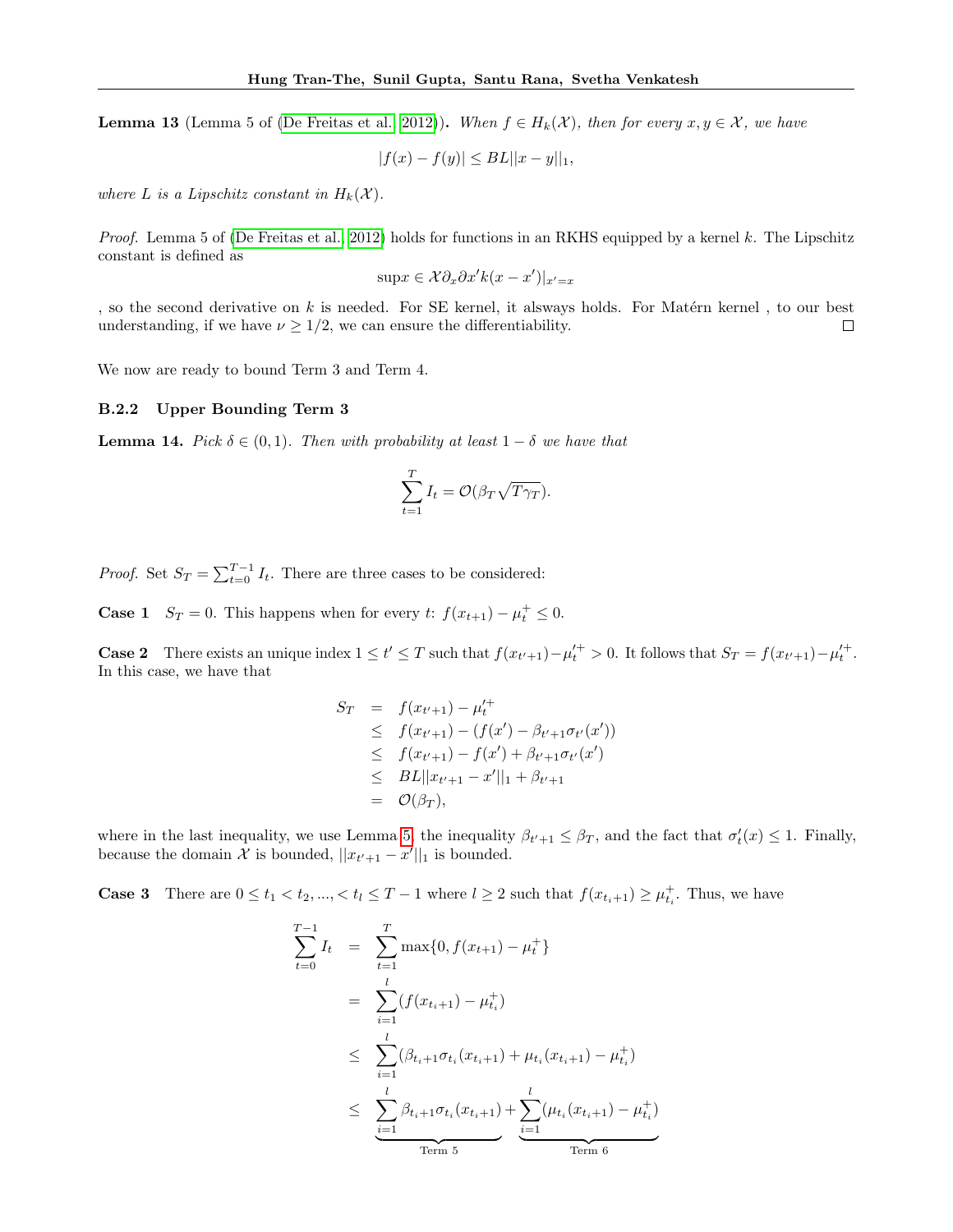Bound Term 5

$$
\sum_{i=1}^{l} \beta_{t_i+1} \sigma_{t_i}(x_{t_i+1}) \leq \sum_{t=0}^{T-1} \beta_{t+1} \sigma_{t}(x_{t+1})
$$
\n
$$
\leq \beta_T \sum_{t=0}^{T-1} \sigma_{t}(x_{t+1})
$$

**Bound Term 6** Set  $M_1 = \sum_{i=1}^{l} (\mu_{t_i}(x_{t_i+1}) - \mu_{t_i}^+).$ 

$$
M_1 = \mu_{t_l}(x_{t_l+1}) - \mu_{t_1}^+ + \sum_{i=1}^{l-1} (\mu_{t_{i-1}}(x_{t_{i-1}+1}) - \mu_{t_i}^+))
$$
  
\n
$$
\leq \underbrace{\mu_{t_l}(x_{t_l}) - \mu_{t_1}^+}_{\text{Term 7}} + \underbrace{\sum_{i=1}^{l-1} (\mu_{t_{i-1}}(x_{t_{i-1}+1}) - \mu_{t_i}(x_{t_{i-1}+1})))}_{\text{Term 8}}
$$

**Bound Term 7** Set  $M_2 = \mu_{t_l}(x_{t_l+1}) - \mu_{t_1}^+$ . We have

$$
M_2 \leq f(x_{t_1+1}) + \beta_{t_1+1}\sigma_{t_1}(x_{t_1+1}) - (f(x_{t_1} - \beta_{t_1}\sigma_{t_1}(x_{t_1})))
$$
  
\n
$$
\leq f(x_{t_1+1}) - f(x_{t_1}) + \beta_{t_1+1}\sigma_{t_1}(x_{t_1+1}) + \beta_{t_1+1}\sigma_{t_1}(x_{t_1}))
$$
  
\n
$$
\leq f(x_{t_1+1}) - f(x_{t_1}) + \beta_{t_1+1} + \beta_{t_1}
$$
  
\n
$$
\leq B L ||x_{t_1+1} - x_{t_1}||_1 + 2\beta_T
$$
  
\n
$$
\leq \mathcal{O}(\beta_T)
$$

The argument to achieve the bound for Term 7 is similar to Case 2.

**Bound Term 8** Set  $M_3 = \sum_{i=1}^{l-1} (\mu_{t_{i-1}}(x_{t_{i-1}+1}) - \mu_{t_i}(x_{t_{i-1}+1}))$  for simplicity. We go to bound M.

$$
M_3 \leq \sum_{i=1}^{l-1} (f(x_{t_{i-1}+1}) + \beta_{t_{i-1}+1} \sigma_{t_{i-1}}(x_{t_{i-1}+1}))
$$
  
\n
$$
-(f(x_{t_{i-1}+1}) - \beta_{t_{i}+1} \sigma_{t_i}(x_{t_{i-1}+1}))
$$
  
\n
$$
= \sum_{i=1}^{l-1} \beta_{t_{i-1}+1} \sigma_{t_{i-1}}(x_{t_{i-1}+1}) + \beta_{t_{i}+1} \sigma_{t_i}(x_{t_{i-1}+1})
$$
  
\n
$$
\leq \sum_{i=1}^{l-1} (\beta_{t_{i-1}+1} + \beta_{t_{i}+1}) \sigma_{t_{i-1}}(x_{t_{i-1}+1})
$$
  
\n
$$
\leq 2\beta_T \sum_{i=1}^{l-1} \sigma_{t_{i-1}}(x_{t_{i-1}+1})
$$
  
\n
$$
\leq 2\beta_T \sum_{i=0}^{T-1} \sigma_i(x_{i+1}),
$$

where in the first inequality, we use Lemma [4:](#page-5-1)  $\mu_{t_{i-1}}(x_{t_{i-1}+1}) \leq f(x_{t_{i-1}+1}) + \beta_{t_{i-1}}\sigma_{t_{i-1}}(x_{t_{i-1}+1}); \mu_{t_i}(x_{t_{i-1}+1}) \geq$  $f(x_{t_{i+1}}) - \beta_{t_i} \sigma_{t_i}(x_{t_{i-1}+1})$ . In the second inequality, we use the fact that  $f(x_{t_{i-1}+1}) \le f(x_{t_i+1})$ . In the third inequality, we use the *decreasing monotonicity of variance functions* ([\(Vivarelli, 1998\)](#page-10-4) and [\(Chowdhury et al.,](#page-8-5) [2017\)](#page-8-5), see Section F). Here, we use

$$
\sigma_{t_i}(x_{t_{i-1}+1}) \leq \sigma_{t_{i-1}}(x_{t_{i-1}+1}),
$$

because  $t_i > t_{i-1}$ . This step is crucial to bound  $M_3$ . Without this step,  $M_3$  may be bounded by two sums:  $\sum_{i=1}^{l-1} \sigma_{t_{i-1}}(x_{t_{i-1}+1})$  and  $\sum_{i=1}^{l-1} \sigma_{t_i}(x_{t_{i-1}+1})$ . While the first term can be bounded in terms of the information gain, bounding the second term is very challenging.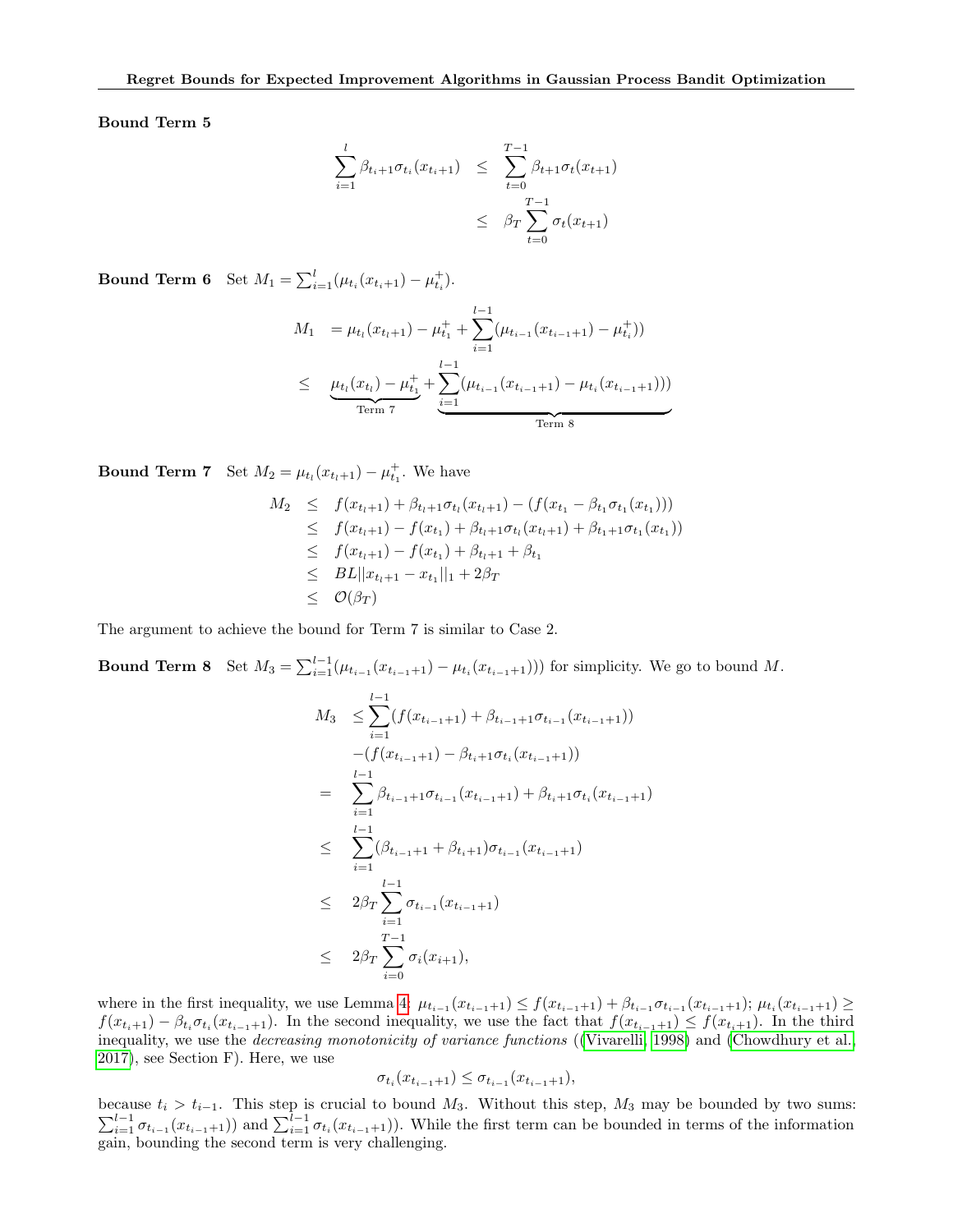For every  $x_i$ , where  $1 \le i \le T-1$ , Lemma [4](#page-5-1) holds with probability  $1-\delta$ . Therefore, Lemma 4 holds with probability at least  $1 - \delta$  for all  $x_i$ , where  $1 \leq i \leq T - 1$ . Combining Term 5, Term 7, Term 8, with probability  $1-T\delta$  we have

$$
\sum_{t=0}^{T-1} \max\{0, f(x_{t+1}) - \mu_t^+\} \leq \mathcal{O}(\beta_T \sum_{i=1}^{T-1} \sigma_i(x_{i+1})).
$$

On the other hand, following Lemma 4 of [Chowdhury et al. \(2017\)](#page-8-5), we have  $\sum_{i=1}^{T-1} \sigma_i(x_{i+1}) \leq \sqrt{4(T+2)\gamma_T}$ . Thus,

$$
\sum_{t=0}^{T-1} \max\{0, f(x_{t+1}) - \mu_t^+\} = \mathcal{O}(\beta_T \sqrt{T\gamma_T}).
$$

### B.2.3 Upper Bounding Term 4

<span id="page-18-0"></span>**Lemma 15.** Let  $x_1, ..., x_t$  be the points selected by Algorithm 2. The sum of predictive standard deviation at those points can be expressed in terms of the maximum information gain. More precisely,

$$
\sum_{t=0}^{T-1} \sigma_t(x_{t+1}) \le \sqrt{4(T+1)\gamma_T}.
$$

*Proof.* By Cauchy-Schwartz inequality,  $\sum_{t=0}^{T-1} \sigma_t(x_{t+1}) \leq \sqrt{T \sum_{t=1}^{T-1} \sigma_t^2(x_{t+1})}$ . By assumption,  $0 \leq k(x, x) \leq 1$ . It implies that  $0 \leq \sigma_{t-1}^2(x) \leq 1$  for all  $x \in \mathcal{X}$ . Following Lemma 4 of [\(Chowdhury et al., 2017\)](#page-8-5), we get  $\sum_{t=1}^T \sigma_{t-1}(x_t) \leq \sqrt{4T(1+2/T)\gamma_T} \leq \sqrt{4(T+2)\gamma_T}$ . Note that we here use  $\lambda = 1 + 2/T$  as the setting of [\(Chowdhury et al., 2017\)](#page-8-5).

 $\blacksquare$ 

Thus, we have that  $\sum_{t=0}^{T-1} \sigma_t(x_{t+1}) \leq \sqrt{4(T+2)\gamma_T}$ 

Combining Lemma [14](#page-16-0) and Lemma [15,](#page-18-0) we obtain an upper bound for the cumularive regret  $\sum_{t=1}^{T} r_t$  as follows: **Theorem 3.** Pick  $\delta \in (0,1)$ . Then with probability at least  $1-\delta$ , the cumulative regret of Algorithm 1 is bounded as:

$$
R_T = \mathcal{O}(\gamma_T \sqrt{T}).
$$

## C Proof of Theorem 2

In this section, we provide a complete proof for Theorem 2 in the main paper. Here we use a non-trivial combination of the proof techniques as above and the technical results for  $\pi$ -GP-UCB [\(Janz et al., 2020\)](#page-9-15). A key difference from [\(Janz et al., 2020\)](#page-9-15) lies in steps from equation 16 to 21 to obtain an upper bound for  $R_T^+$  which is easy in [\(Janz et al., 2020\)](#page-9-15).

To obtain an upper bound the sum of  $R_T = \sum_{t=1}^T r_t$ , where  $r_t = f(x^*) - f(x_t^+)$ , we denote  $\tilde{A}_T = \bigcup_{t \leq T} A_t$ , the set of all cover elements created until time T, and define the initial time for an element  $A \in \tilde{A}_T$ , as  $\phi(A) = \min\{t : A \in \mathcal{A}_t\},\$ and the terminal time as  $\phi'(A) = \max\{t : A \in \mathcal{A}_t\}.$ 

Unlike the analysis of the sum  $R_T = \sum_{t=1}^T r_t$  in the proof of Theorem 1, we here analyze  $R_T = \sum_{t=1}^T r_t$  into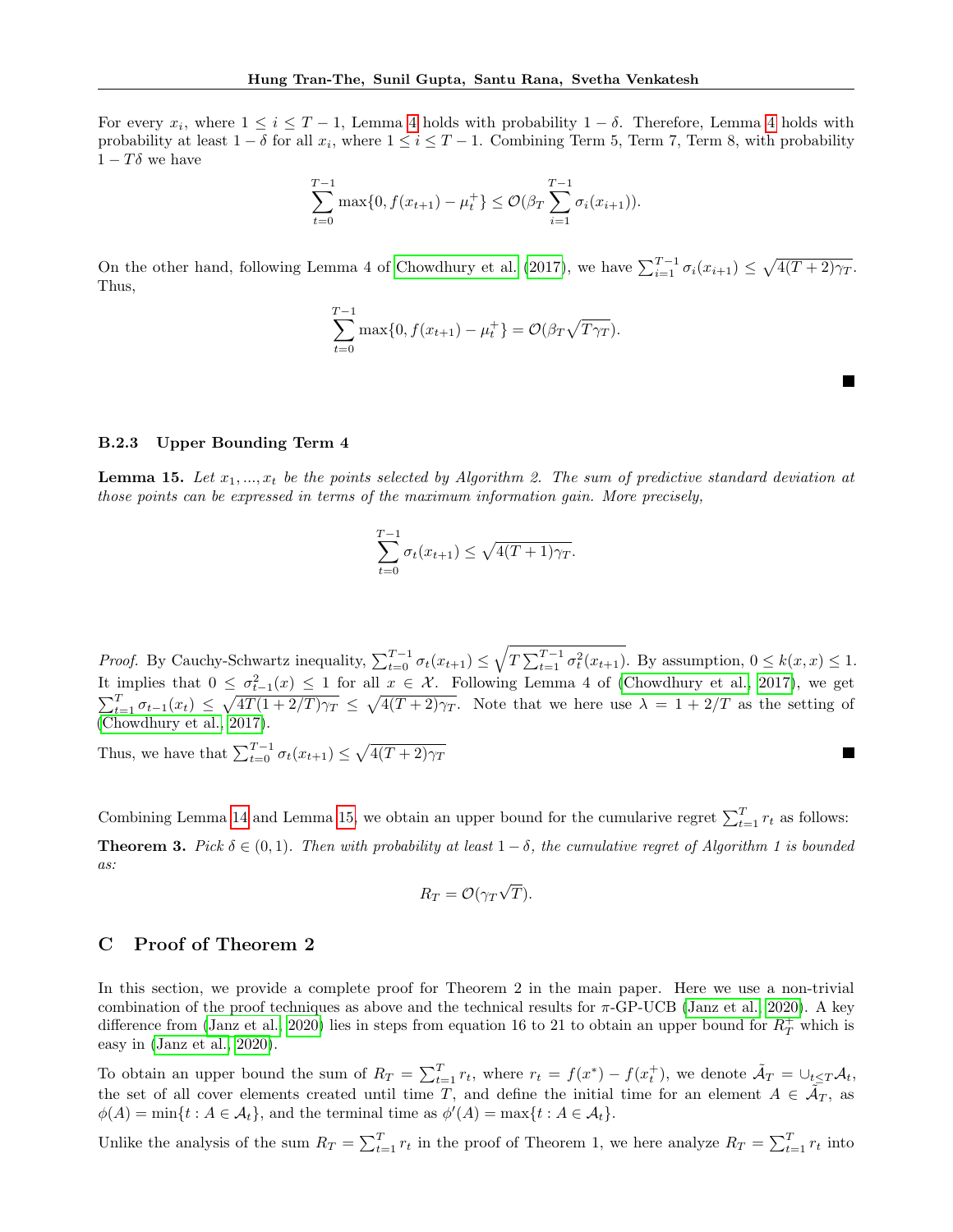groups based on the partitioning of the searching space.

<span id="page-19-1"></span>
$$
R_T^+ = \sum_{t=1}^T r_t \tag{8}
$$

$$
= \sum_{t=1}^{T} \sum_{A \in \mathcal{A}_t} \mathbf{1}\{x_t \in A\} r_t \tag{9}
$$

$$
= \sum_{A \in \tilde{\mathcal{A}}_T} \sum_{t=\phi(A)}^{\phi'(A)} \mathbf{1}\{x_t \in A\} r_t \tag{10}
$$

The next step is to estimate each component  $\sum_{t=0}^{\phi'(A)}$  $t_{t=\phi(A)}^{(\phi(A))} 1\{x_t \in A\} r_t$ . Given a set  $A \in \mathcal{A}_T$ , we consider the set  $\mathcal{D}_T \cap A$ . Without loss of generality, assume that  $\mathcal{D}_T \cap A = \{x_1^A, ..., x_{n(A)}^A\}$  with  $n(A) = |\mathcal{D}_T \cap A|$ . We assume that this order is the real order of time that  $x_i^A$  is selected by the algorithm. It means that  $x_1^A$  corresponds to time  $t_1, ...,$  and  $x_{n(A)}^A$  corresponds to time  $t_{n(A)}$  where  $1 \le t_1 < t_2, < ... < t_{n(A)} \le T$ . In addition, for every  $1 \leq i \leq n(A)$ ,  $i \leq t_i$ . Let  $x_i^{A+} = \text{argmax}_{x_j^A \in \mathcal{D}_T \cap A, 1 \leq j \leq i} f(x_j^A)$  and let  $r_i^A = f(x^*) - f(x_i^{A+})$  as the instantaneous regret at iteration  $i$  for the sampled points in  $A$ . We have that

$$
\sum_{t=\phi(A)}^{\phi'(A)} \mathbf{1}\{x_t \in A\} r_t = \sum_{i=1}^{n(A)} r_{t_i}
$$
\n(11)

$$
= \sum_{i=1}^{n(A)} (f(x^*) - f(x_{t_i}^+)) \tag{12}
$$

$$
\leq \sum_{i=1}^{n(A)} (f(x^*) - f(x_i^{A+})) \tag{13}
$$

$$
= \sum_{i=1}^{n(A)} r_i^A,
$$
\n(14)

where in Eq (12), we use the fact the  $f(x_{t_i}^+) \ge f(x_i^{A+})$ . Indeed, we have that  $x_i^{A+}$ ) =  $\operatorname{argmax}_{x_j^A \in \mathcal{D}_T \cap A, 1 \le j \le i} f(x_j^A)$ which is defined as above.  $x_{t_i}$  corresponds to  $x_i^A$  in set A. Therefore,  $\{x_1^A, ..., x_i^A\}$  is the subset of  $\{x_1, x_2, ..., x_{t_i}\}$ . It implies that  $f(x_{t_i}^+) \ge f(x_i^{\hat{A}+})$ .

By Lemma [21](#page-21-0) which we will provide in section C.1, we have that

$$
\sum_{i=1}^{n(A)} r_i^A \le \tilde{\mathcal{O}}(\sqrt{n(A)\gamma_{\phi'(A)}^A}),\tag{15}
$$

where  $\gamma_{\phi'(A)}^A$  is the information gain of A at iteration  $\phi'(A) = \max\{t : A \in \mathcal{A}_t\}$  (See Lemma [17](#page-20-0) in Section C.1). Thus,  $\sum_{t=\phi(A)}^{\phi'(A)}$  $\phi'(A)$   $\mathbf{1}\{x_t \in A\}r_t \leq \tilde{\mathcal{O}}(\sqrt{n(A)\gamma_{\phi'(A)}^A})$ . It is equivalent that

<span id="page-19-0"></span>
$$
\frac{\left(\sum_{t=\phi(A)}^{\phi'(A)} \mathbf{1}\{x_t \in A\} r_t\right)^2}{n(A)} \le \tilde{\mathcal{O}}(\gamma^A_{\phi'(A)})
$$
\n(16)

Since the inequality at Eq[\(16\)](#page-19-0) holds for every  $A \in \tilde{A}_T$ , we get

<span id="page-19-2"></span>
$$
\sum_{A \in \tilde{\mathcal{A}}_T} \frac{\left(\sum_{t=\phi(A)}^{\phi'(A)} \mathbf{1}\{x_t \in A\} r_t\right)^2}{n(A)} \le \sum_{A \in \tilde{\mathcal{A}}_T} \tilde{\mathcal{O}}(\gamma^A_{\phi'(A)})
$$
(17)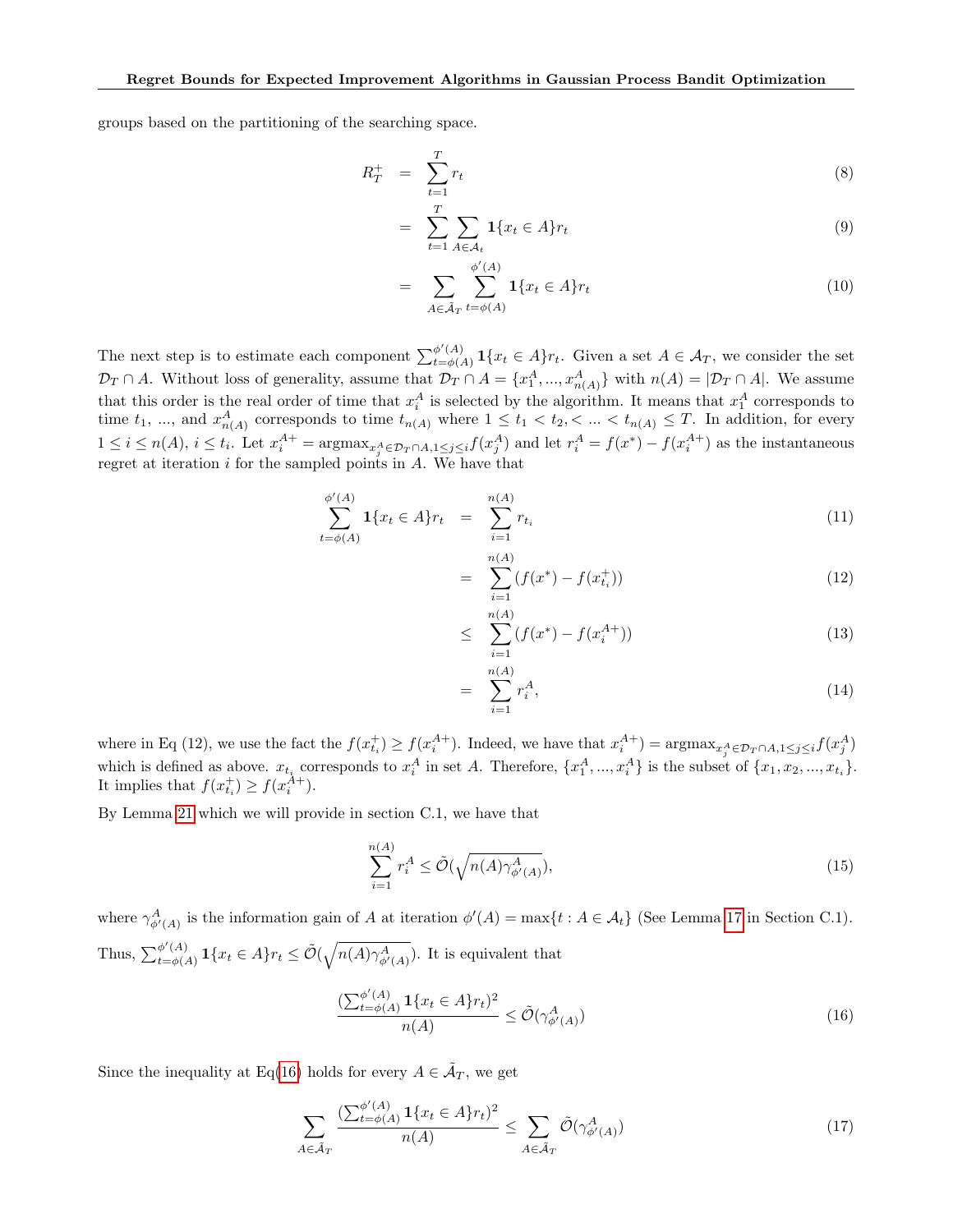On the other hand, applying the Cauchy–Schwarz inequality, we have that

<span id="page-20-1"></span>
$$
\left(\sum_{A \in \tilde{\mathcal{A}}_T} n(A) \left(\sum_{A \in \tilde{\mathcal{A}}_T} \frac{(\sum_{t=\phi(A)}^{\phi'(A)} \mathbf{1}\{x_t \in A\} r_t)^2}{n(A)}\right) \ge \left(\sum_{A \in \tilde{\mathcal{A}}_T} \sum_{t=\phi(A)}^{\phi'(A)} \mathbf{1}\{x_t \in A\} r_t\right)^2\tag{18}
$$

As the sets A in  $\tilde{A}_T$  are not overlapping,  $\sum_{A \in \tilde{A}_T} n(A) = T$ . Replacing this to Eq[\(18\)](#page-20-1), we get

<span id="page-20-2"></span>
$$
\sqrt{T\left(\frac{\sum_{t=\phi(A)}^{\phi'(A)} \mathbf{1}\{x_t \in A\} r_t\right)^2}{n(A)}} \ge \sum_{A \in \tilde{\mathcal{A}}_T} \sum_{t=\phi(A)}^{\phi'(A)} \mathbf{1}\{x_t \in A\} r_t \tag{19}
$$

Combining  $Eq(10)$  $Eq(10)$ ,  $Eq(17)$  $Eq(17)$  and  $Eq(19)$  $Eq(19)$ , we get that

$$
R_T^+ = \sum_{A \in \tilde{\mathcal{A}}_T} \sum_{t=\phi(A)}^{\phi'(A)} \mathbf{1} \{ x_t \in A \} r_t \tag{20}
$$

$$
\leq \sqrt{T(\sum_{A \in \tilde{\mathcal{A}}_T} \tilde{\mathcal{O}}(\gamma^A_{\phi'(A)}))}
$$
(21)

×

By Lemma [18](#page-20-3) which is proven in Section C.1, the number of the sets  $A \in \tilde{\mathcal{A}}_T$  is  $\mathcal{O}(T^q)$ , where  $q = \frac{d(d+1)}{d(d+2)+1}$  $d(d+2)+2\nu$ (See Section 5.1). By Lemma [17](#page-20-0) in Section C.1,  $\gamma_{\phi'(A)}^A$  is bounded by a logarithmic function in T for all  $A \in \mathcal{A}_T$ . Thus, we have  $R_T \leq \mathcal{O}(T^{\frac{q+1}{2}})$ . Using the definition of  $q = \frac{d(d+1)}{d(d+2)+1}$  $\frac{d(d+1)}{d(d+2)+2\nu}$ , we get that  $R_T = \tilde{\mathcal{O}}(T^{\frac{-2\nu - d}{d(2d+4)+4\nu}})$ .

### C.1 Auxiliary Lemmas

**Lemma 16.** For every  $1 \leq i \leq T$ , we have that  $\gamma_i \leq \gamma_T$ .

*Proof.* By Lemma [12,](#page-15-2) for a set of point  $A_i = x_1, x_2, ..., x_i$ , we have that  $I(y_i; f_i) = \frac{1}{2} \sum_{t=1}^{i} ln(1 + \lambda^{-1} \sigma_{t-1}(x_t)).$ Consider a set  $A_T = A_i \cup \{x_{i+1,...,x_T}\}\)$  containing T elements. We also have that  $I(y_{A_T}; f_{A_T}) = \frac{1}{2} \sum_{t=1}^T ln(1 +$  $\lambda^{-1}\sigma_{t-1}(x_t)$ ). Thus, for each  $A_i$  which contains i elements, we always can construct a set  $A_T$  containing T elements such that  $I(y_i; f_i) \leq I(y_T; f_T)$ . Thus,

$$
\gamma_i = \max_{A \in \mathcal{X}: |A| = i} I(y_A : f_A) \le \max_{A \in \mathcal{X}: |A| = T} I(y_A : f_A) = \gamma_T.
$$

<span id="page-20-0"></span>**Lemma 17** (Lemma 1 of [\(Janz et al., 2020\)](#page-9-15)). Let A be a subset of X and assume that there exists a  $1 \le \phi \le T$ such that  $A \in \mathcal{A}_{\tau}$ . Let  $\phi'(A) = max\{1 \leq t \leq T : A \in \mathcal{A}_t\}$ . Then for some  $C > 0$ ,  $\gamma_{\phi'(A)}^A \leq C ln(T) ln ln(T)$ .

<span id="page-20-3"></span>**Lemma 18** (Lemma 2 of [\(Janz et al., 2020\)](#page-9-15)). Let A be the covering set at time t. Assume that  $A_2 = \mathcal{O}(T^q)$ . Then for T sufficiently large,  $|\bigcup_{t\leq T} A_t| \leq C_{d,v}T^q$ , where  $C_{d,v} > 0$  depends on d and  $\nu$  only.

**Lemma 19** (Lemma 5 of [\(Janz et al., 2020\)](#page-9-15)). Given  $\delta \in (0,1)$ . for all  $t \leq T$ , for all  $A \in \bigcup_{t \leq T} A_t$ , we have

$$
\mathbb{P}(\forall t, \forall x \in A, |f(x) - \mu_{t-1}^A(x)| \leq \hat{\beta}_t^A \sigma_{t-1}(x)) \geq 1 - \delta,
$$

where  $\hat{\beta}_t^A = B + R \sqrt{2(\gamma_{t-1}^A + 1 + \ln(1/\delta))}$ , and  $\gamma_{t-1}^A = \frac{1}{2} \ln |I + \lambda^{-1} K_{t-1}^A|$ .

Before proving the important Lemma, we need the following lemma to upper bound  $\frac{\tau(\frac{\beta t_i^1}{\omega_T})}{\alpha A}$  $\frac{\beta_{t_i}^A}{\tau(-\frac{\omega_T}{\omega_T})}$ for  $1 \leq i \leq n(A)$ .

**Lemma 20.** Given  $\omega_T = \sqrt{\ln(T)\ln\ln(T)}$ . Let A be a subset of X and assume that there exists a  $1 \le \phi \le T$  such that  $A \in \mathcal{A}_{\tau}$ . Let  $\phi'(A) = max\{1 \le t \le T : A \in \mathcal{A}_t\}$ . There exists a constant  $C > 0$  such that for every  $T > 0$ and for every  $1 \leq i \leq n(A)$  we have

$$
\frac{\tau(\frac{\beta_{t_i}^A}{\omega_T})}{\tau(-\frac{\beta_{t_i}^A}{\omega_T})}\leq C.
$$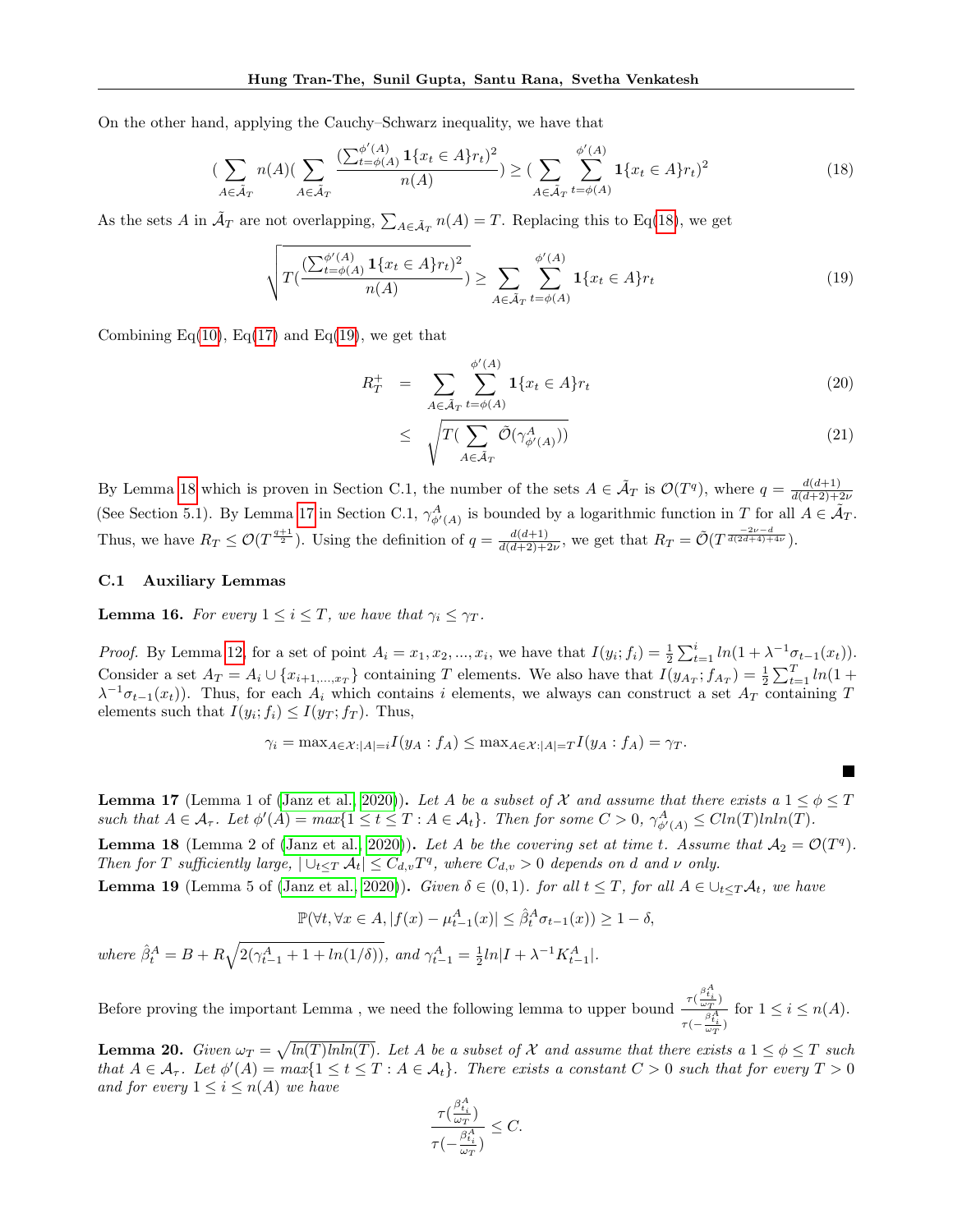*Proof.* By definition,  $\beta_{t_i}^A = B + \sqrt{\gamma_{t_i-1}^A + 1 + \ln(1/\delta)}$ . Using the increasing monotonicity of function  $\gamma^A$ , we have that  $\gamma_{t_{i}-1}^{A} \leq \gamma_{\phi'(A)}^{A}$  (because  $t_{i}-1 \leq \phi'(A)$ ). By Lemma [17,](#page-20-0)  $\gamma_{\phi'(A)}^{A} \leq C ln(T) ln ln(T)$ . Therefore,  $\beta_{t_i}^A = B + \sqrt{\gamma_{t_i-1}^A + 1 + \ln(1/\delta)} \le B + \sqrt{\gamma_{\phi'(A)}^A + 1 + \ln(1/\delta)} \le B + \sqrt{C \ln(T) \ln \ln(T) + 1 + \ln(1/\delta)}.$ 

On the other hand, there exists a  $C_1$  large enough such that  $B + \sqrt{C ln(T) ln ln(T) + 1 + ln(1/\delta)} \leq$  $C_1\sqrt{\ln(T)\ln\ln(T)}$ . Combining this with the above result, we imply that  $\beta_{t_i}^A \leq C_1\sqrt{\ln(T)\ln\ln(T)} = C_1\omega_T$ . It is equivalent that  $\frac{\beta_{t_i}^A}{\omega_T} \leq C_1$ .

Since the function  $\tau(z)$  is non-decreasing, we have that  $\tau(\frac{\beta_{t_i}^A}{\omega_T}) \leq \tau(C_1)$ , and  $\tau(-\frac{\beta_{t_i}^A}{\omega_T}) \geq \tau(-C_1)$ . Thus,

$$
\frac{\tau(\frac{\beta t_i}{\omega_T})}{\tau(-\frac{\beta t_i}{\omega_T})} \leq \frac{\tau(C_1)}{\tau(-C_1)}.
$$

Set  $C = \frac{\tau(C_1)}{\tau(-C_1)}$  $\frac{\tau(C_1)}{\tau(-C_1)}$ . We now can bound the ratio  $\frac{\tau(\frac{\beta t_i}{\omega_T})}{\beta t_i}$  $\tau(-\frac{\beta_{t_i}^A}{\omega_T})$ by a constant.

$$
\frac{\tau(\frac{\beta_{t_i}^A}{\omega_T})}{\tau(-\frac{\beta_{t_i}^A}{\omega_T})} \leq C.
$$

Finally, we provide an upper bound for the sum  $\sum_{i=1}^{n(A)} r_i^A$ .

<span id="page-21-0"></span>**Lemma 21.** Let  $\omega_T = \sqrt{\ln(T)\ln\ln(T)}$ . Given a set  $A \in \mathcal{A}_t$  and assume that there exists a  $1 \leq \phi \leq T$  such that  $A \in \mathcal{A}_{\tau}$ . Let  $\phi'(A) = max\{1 \leq t \leq T : A \in \mathcal{A}_t\}$ . Then with probability at least  $1 - \delta$ , we have

$$
\sum_{i=1}^{n(A)} r_i^A \le \tilde{\mathcal{O}}(\sqrt{n(A)\gamma_{\phi'(A)}^A}),
$$

where  $n(A) = |\mathcal{D}_T \cap A|$  which is defined as above. The notation  $\tilde{\mathcal{O}}$  is a variant of  $\mathcal{O}$ , where log factors are suppressed.

*Proof.* Following the Improved-GP-EI algorithm, each  $A \in \mathcal{A}_t$  is fitted by an independent Gaussian process with  $N(A)$  observations and the sampled points in  $\mathcal{D}_t^A$ :  $(x_1^A, y_1^A)$ , ...,  $(x_{N(A)}^A, y_{N(A)}^A)$ . Therefore, we can apply the results in Section B to the set A.

Similar to the proofs of Lemma 6, Lemma 7, and Lemma 8, we obtain an upper bound on  $r_i^A = f(x^*) - f(x_i^{A+})$ as follows.

$$
r_i^A \leq (\frac{\tau(\frac{\beta_{t_i}^A}{\omega_T})}{\tau(-\frac{\beta_{t_i}^A}{\omega_T})} + \sqrt{2\pi})\text{max}\{0, f(x_{i+1}^A) - \mu_{t_i}^{A+}\} + (\frac{\tau(\frac{\beta_{t_i}^A}{\omega_T})}{\tau(-\frac{\beta_{t_i}^A}{\omega_T})}(\beta_{t_i}^A + \omega_T) + \sqrt{2\pi}(3\beta_{t_i}^A + \omega_T))\sigma_{t_i}^A(x_{i+1}^A)),
$$

where  $\mu_i^{A+} = \max_{x_j^A \in \mathcal{D}_T \cap A, 1 \leq j \leq i} \mu_{t_i}(x_j^A)$ . Recall that  $x_i^{A+} = \text{argmax}_{x_j^A \in \mathcal{D}_T \cap A, 1 \leq j \leq i} f(x_j^A)$ .

Using Lemma 21, we can bound the ratio  $\frac{\tau(\frac{\beta t_i}{\omega_T})}{\sigma^A}$  $\tau(-\frac{\beta_{t_i}^A}{\omega T})$ by the proofs similar to those of Lemma 14 and Lemma 15, we obtain an upper bound on the sum  $\sum_{i=1}^{n(A)} r_i^A$  as by a constant which is independent of  $1 \le t \le T$  and T. Thus,

$$
\sum_{i=1}^{n(A)} r_i^A \le \mathcal{O}(\beta_{t_{N(A)}}^A \sqrt{n(A)\gamma_{\phi'(A)}^A}).
$$